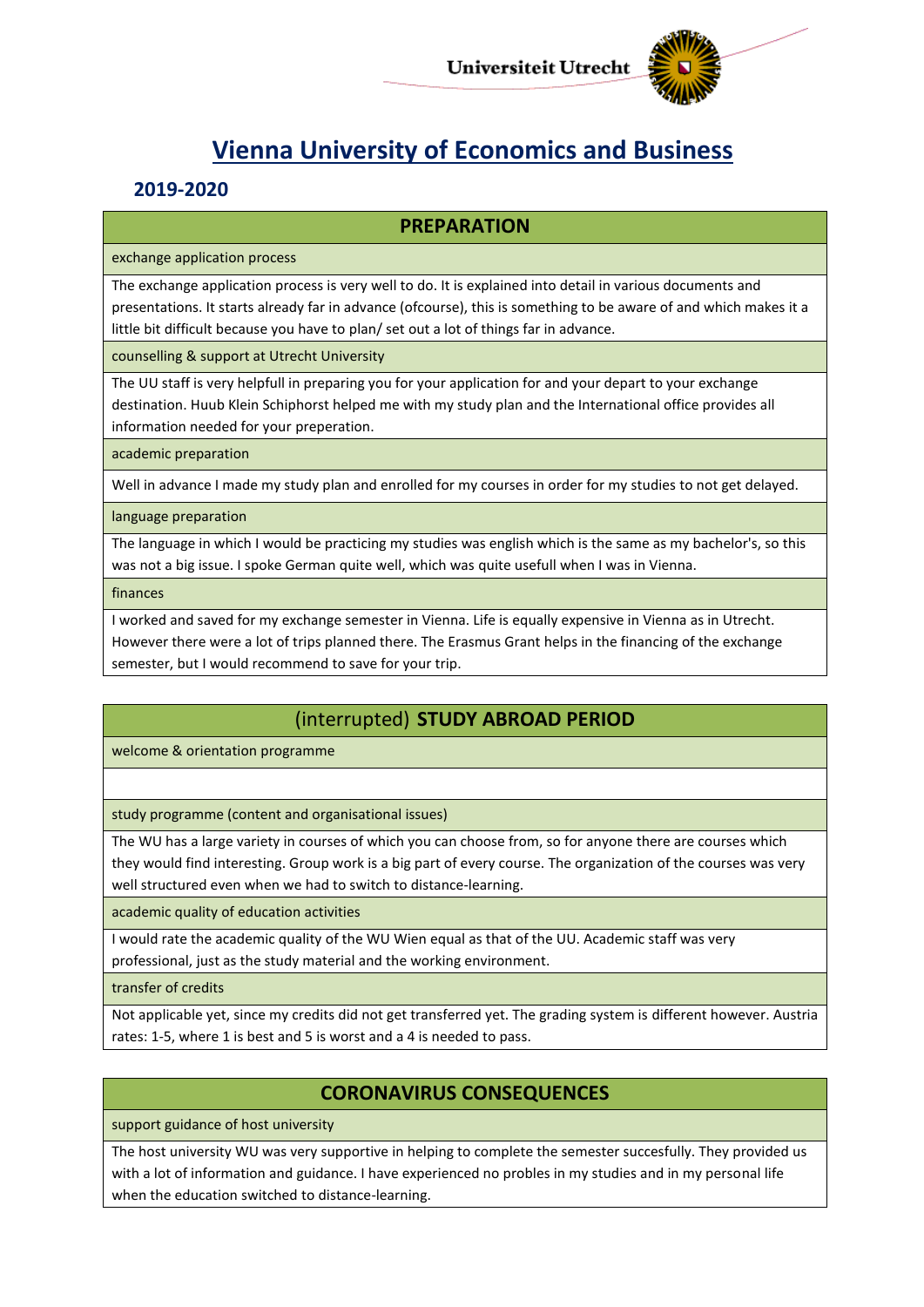

support guidance of home university

My home university UU helped me sufficiently in bringing the semester to a succesfull end. They kept me up to date about the situation and gave guidance where needed.

online offer and quality of digital courses

Every course I was enrolled for switched to online and did so perfectly fine. In my opinion I did not lose a lot of education/ material which I would have learned if it did not switch to online. Of course the online courses were less interactive, but with MS Teams these consequences were reduced.

suggestions/tips on digital exchange

Lectures should be recorded/ presentation with voice over. And seminars should be done in MS Teams (or similar). As a student I would not 'go' on a digital exchange since I went on an exchange in the first place to meet new people, explore a new city etc. The only advantages are that you learn to work in an international and digital environment and you experience an other university (style).

## **CONCLUSIONS**

would you recommend this university/destination abroad to others? please explain

Yes 100%. The University is very professional and offers a lot of courses and is well equiped with staff. The city is beatiful and a lot of events/trips are organized for exchange students.

do you have any additional advice or comments?

Take part in the Orientation and Cultural Program, you will meet a lot of new people and you will go on fun trips/events and you will get to know the city well.

## **PREPARATION**

exchange application process

The application procedure was really easy. You need to make a studyplan with the courses you want to follow. The study advisor has to check this plan, so it is convenient if you make this appointment a month before the deadline. In case that you have to change something, you still have enough time to make this adjustment. You also have to fill in some personal information on Osiris, but this is really straightforward. When you are nominated, the Univeristy in Vienna is sending you an email with information about the courses and how to enroll. The only thing you have to take into account is that the dealine was in the Summer holiday and some courses are already full within 10 minutes.

counselling & support at Utrecht University

The international office in Utrecht is responding fast on questions that you are sending by e-mail. Also the study advisor helps you to check if your courses are on the right level. The information sessions about exchange were really useful, because they explained in detail all the forms and signatures you need to get for example your Eramus grant.

academic preparation

I looked very carefully at the courses and if I needed any requirements for the courses I wanted to follow and also if they were not overlapping. You get an email from the university in Vienna how to register for your courses and a day before the registration you get a reminding email. Before I registered, I watched a video that carefully explained how to register. It is very helpful if you know the coursecodes of the courses, because that it the only thing you need for the registration.

language preparation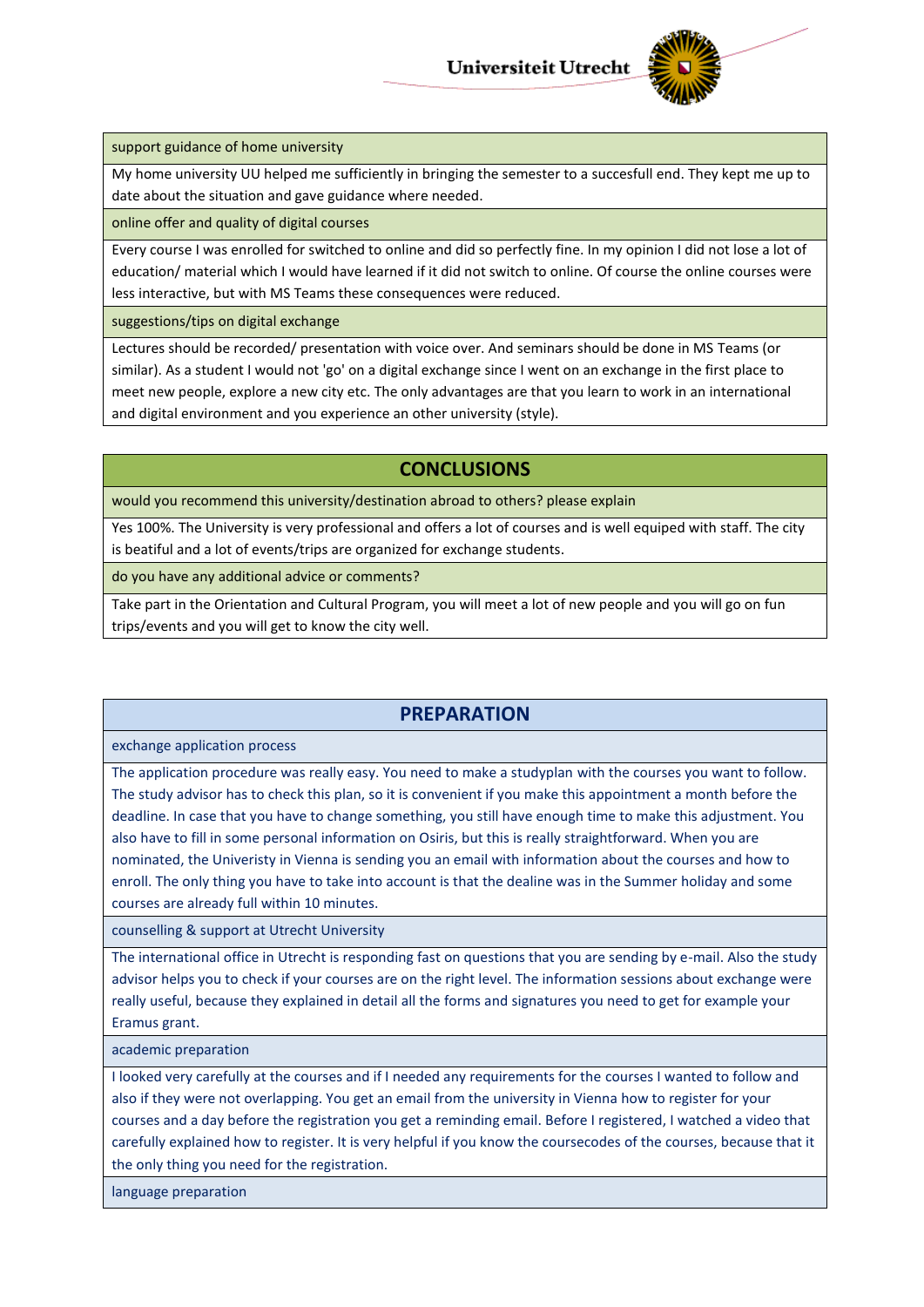

I had German in highschool so I did not do any preparation. All the communication with the university of Vienna is in English and also all my courses were in English, just as my bachelor in Utrecht.

#### finances

The Erasmus grant was really helpful. Also the OV reimbursement was really nice to have, make sure that you apply for both of them on time. I had a loan from Duo, the financial support of my parents and the money I earned from my previous job, were the reasons I could finance my exchange.

#### **STUDY ABROAD PERIOD**

study programme (content and organisational issues)

There are a lot of courses you can choose from, so if you want, you can choose a very specific topic, however there are also more broad courses. With your WU-studentnumber, you can see which courses are available and read about the content of the courses. Everything is very straightforward. The only that was difficult is that some courses are not on the same time and same day every week. Somethings this can be difficult for your schedule, however the professors are really understanding. Also, the courses are 6 ect or 12 ect. Personally I selected 3 courses of 6 ect and 1 course of 12 ect.

academic quality of education activities

The courses contain a lot more groupswork compared to Utrecht. For some courses you also have to do weekly presentations. The exams are more easy and overall is the level of the courses a little bit lower than in Utrecht. All my courses are regarded as level 3 courses.

counselling & support at receiving university abroad

The international office is really nice and quickly respond to your emails, moreover you are always welcome at their office and they try to find a solution as quickly as possible if there are any problems.

transfer of credits

I have not yet received all my grades back, so I cannot comment on this yet.

### **STUDENT LIFE**

welcome & orientation programme

The WU is offering a welcoming day at the university to give a general presentation and a tour around the campus. There is also an orientation programme of 2 weeks in September. In this programme you are going to do a lot of sightseeing in the city, but also outside of Vienna. During these 2 weeks, there is also a German language course if you want to improve your German. During this programme, you see a lot of the city but it is also a great opportunity to make new friends.

accommodation

The OEAD is a really good organization for housing. I stayed in Gasgasse, which is very good located (next to the subway). Also you have your own bathroom, that was really an advantage. You can choose between a room with or without roommates. With roomates you are sharing a kitchen with 2 or 3 other people. The nice thing about Gasgasse is that a lot of students live there, so it is a really good place to meet friends.

leisure & culture

Vienna is a beautiful city with a lot of sightseeing. There are museums, but also nice palaces with beautiful gardens (especially in the summer). Everything is really easy to reach with the subway. At the end of november, there are Christmas markets, those are really nice and cosy.

suggestions/tips

You can get a semester card for the subway for only 78 euros, so get this as soon as possible. Make sure to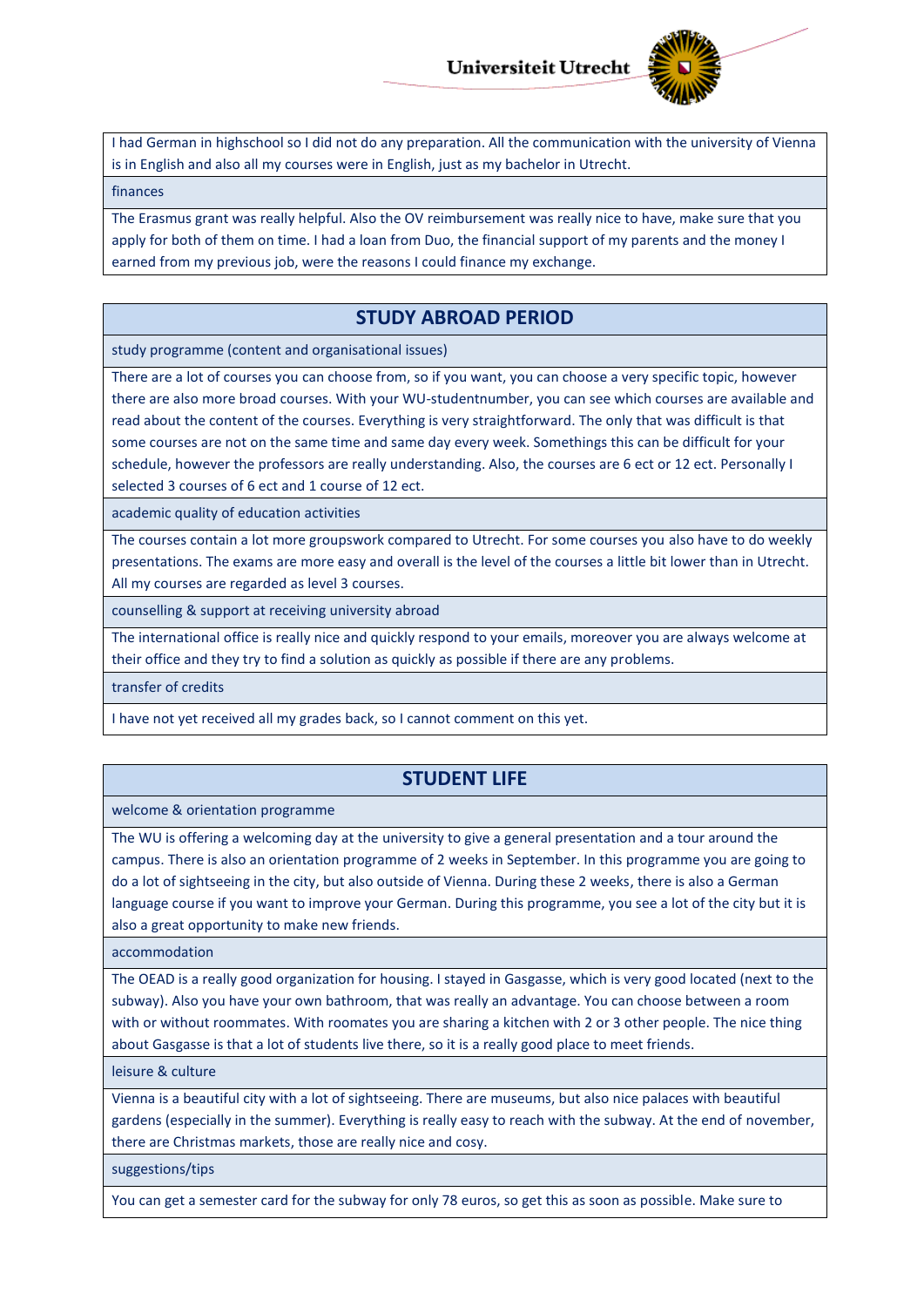

search for your accomodation on time and also arrange all other administrative things, like the Erasmus grant, on time. Especially if you want a nice accomodation, it is important that you arrange this on time (immediatley after you receive your nomination letter).

Also, organize a lot of fun trips outside of Vienna. The city is in the middle of Europe so it is a really easy to see a lot of Europe.

You should go the the palaces in September and October after these months all the flowers in the gardens are gone.

## **CONCLUSIONS**

would you recommend this university/destination abroad to others? please explain

Vienna is a really beautiful city to visit. Almost everywhere they speak good English, only sometimes at the supermarket or some restaurants you have to speak German. The WU is very organized and they are easy to reach. I selected very specific courses, because I was really interested in them and could not follow them in Utrecht. There are also a lot of students on exchange which makes it is really easy to make friends. So I would definitely recommend the WU in Vienna.

do you have any additional advice or comments?

I would definitely recommend to do the orientation & culture programme. I met most of my friends during this programme. The EBN is organizing a lot of events and trips, make sure to sign up early for these trips. Every Monday and Wednesday the EBN has student nights. Vienna is a city with a lot of history and you can find a lot of historic buildings so you should definitely check them out. Do not be afraid of doing things with internationals and plan fun trips with your new friends.

Volksgarten is a really nice place for clubbing.

### **PREPARATION**

exchange application process

The application process was very convenient and easy. You should think about where you want to go to, and all the information about all the exchange programs can be found online. For me, it was really helpful to talk to other people that have been to the locations that seemed interesting to me as well. Make you choice, talk to other people and than apply online.

counselling & support at Utrecht University

The support was very good. Both before, and during my stay abroad my answers were always answered withing 1 day. Questions about destinations and courses, but also personal questions were answered and the help was very good during the whole process.

academic preparation

Since I went to Vienna, the competition was not that hard. I just did what I always did, nothing special or more than usual.

language preparation

Everybody in Vienna speaks English very well, so no need to learn German very well. However, I followed an introduction course in German, because I think it's nice to speak a bit of the language of the country in which you are living for almost 6 months.

finances

I was used at living on my own for 4 years already. So for me, nothing changed really. Due to the erasmus scholarship my costs for living were actually cheaper than in Utrecht, so that was very nice. Also the costs of living are very comparable with the Netherlands, the only thing that is a bit more expensive is doing groceries.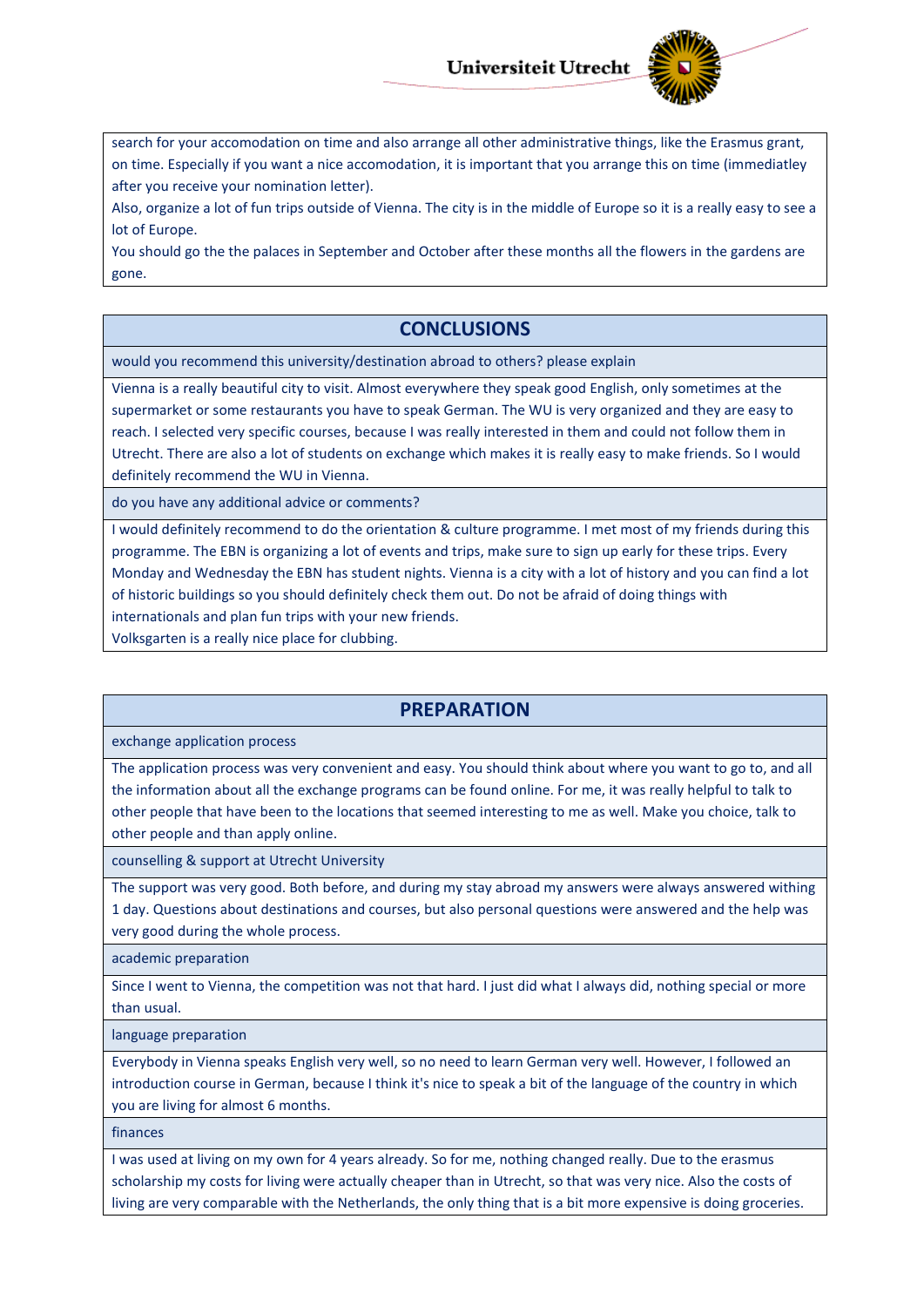

## **STUDY ABROAD PERIOD**

study programme (content and organisational issues)

The WU is an economics university, so there is a braod range of topics from which you can choose. There is something for everyone, and also courses which are very interesting and not available in Utrecht. So course wise, it is a very good choice. Everything is well organized and structured, so very easy to use and work with.

academic quality of education activities

The education is a bit different than in Utrecht. In Vienna your classes are scheduled all together, so for example, you can have a course for 3 weeks, but with classes of 5 hours a day. This gives you the opportunity to work hard for a shorter time and travel around inbetween your classes/courses. There is also more groupswork and presentations at the WU. In the beginnen this was very hard, but since I got used to it it was actually very nice! Presenting more and more makes you more comfortable with every presentation. I learned a lot from it. Furhtermore, the exams were easier than back home, if you study and prepare everything well, you can pass everything with very nice grades!

counselling & support at receiving university abroad

Good! Again, quick responses, clear emails regarding all the information about your studies and your stay in Vienna as well. Everything is well organized and structured (as how the people in Vienna are).

transfer of credits

I don't have them yet.

## **STUDENT LIFE**

welcome & orientation programme

There was a cultural programm of 2 weeks. We went to other city's, did a lot of cultural things in the city, from dance classes, tours, museums and a lot of other things. This is something that I will definitely recommend to do. You are meeting new people and you can explore your new home town with them! I met all my friends during this introduction programm, so don't even think about not doing it! The only thing is that it is 300 euros, but it is worht it!

accommodation

I lived in Gasgasse 2, it is a complex from OeAd which I can really recommend as well. If you are going there go to Gasgasse and NOT to molkereistrasse! Make sure you apply on time to make sure that you have a spot in this accomodation. This building was new and very clean, and on top of that we all had our own bathroom. Gasgasse is furhter away from WU, but closer to the city and very close to district 7 (neubau) which is a very nice area to have lunch, dink coffee, shop, or just walk around.

leisure & culture

Great! There is always something to do in this City. The city is organizing a lot of events during the year, there are a lot of museums (I went to almost 10/15). And the city is just lovely and especially during christmas it is very nice to live there. Furthermore, Vienna is a very central city, so if you want to travel around this is great! Budapest is just 3 hours away with the bus (for only 15 euros), Bratislava is nearby, Krakau, Lljublana, Salzburg, Haltstatt and many more cities (these are the places that I went to) and its also very nice to go hike, or to go to a ski area because everything is very close.

suggestions/tips

1. Join the introduction program --> it is the best way to get to know other people and the city.

2. Travel around!!

3. Go to Gasgasse!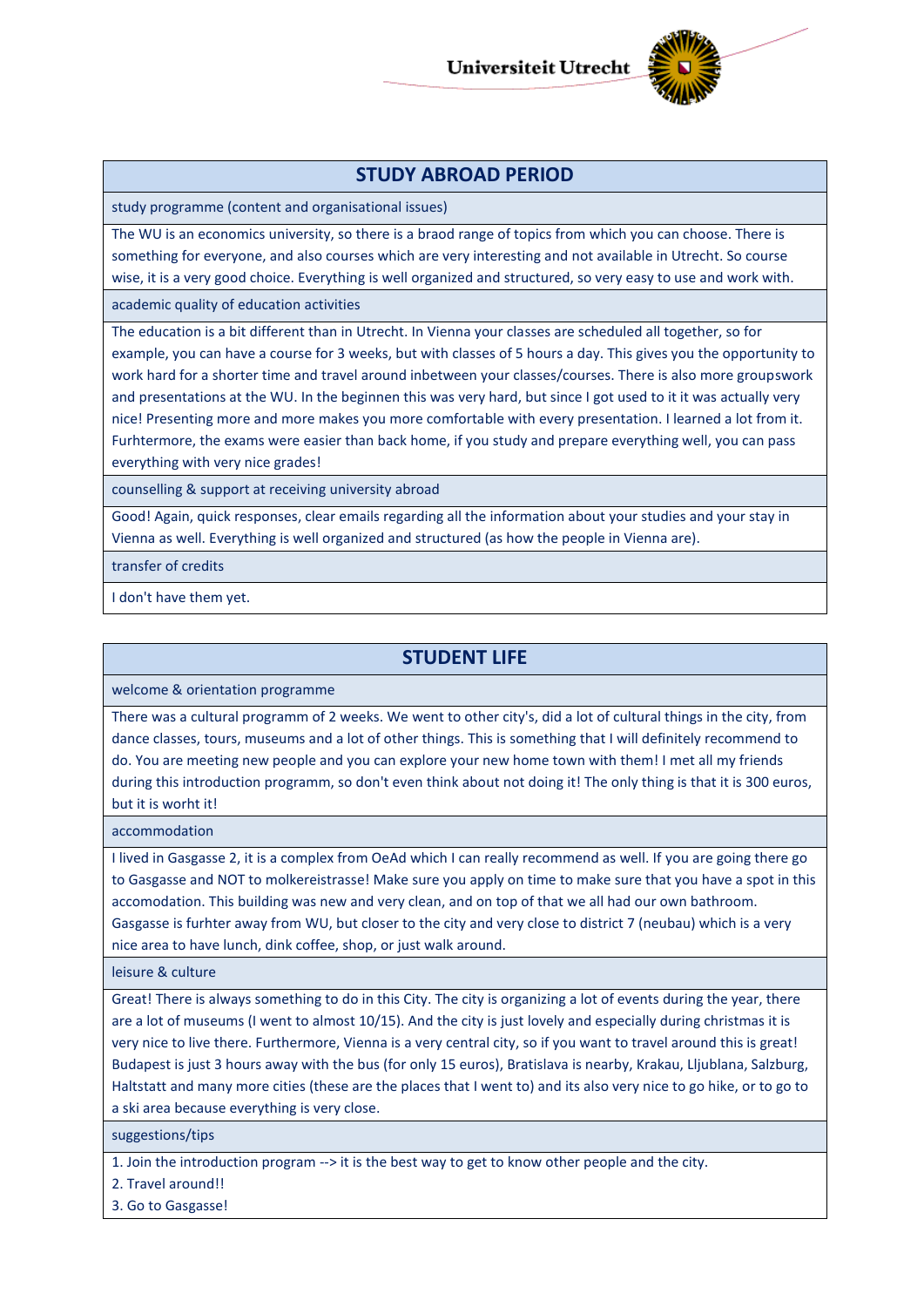

#### **CONCLUSIONS**

would you recommend this university/destination abroad to others? please explain

The university is very nice, you feel comfortable and everything isvery well organized. From a perfect introduction program to very nice classes. I took classes that were not available in Utrecht, and they were actually really nice and interesting. Vienna is a perfect city to live in, the public transportation is really perfect. Also, everything is very well organized for exchange students, in the gym there are special conditions, for your 5 months public transportation card they have special terms for exchange students, and it is just al very convenient! I can recommend everyone to go to Vienna because I really loved my time there!

do you have any additional advice or comments?

/

## **PREPARATION**

exchange application process

The application process was very convenient and easy. You should think about where you want to go to, and all the information about all the exchange programs can be found online. For me, it was really helpful to talk to other people that have been to the locations that seemed interesting to me as well. Make you choice, talk to other people and than apply online.

counselling & support at Utrecht University

The support was very good. Both before, and during my stay abroad my answers were always answered withing 1 day. Questions about destinations and courses, but also personal questions were answered and the help was very good during the whole process.

academic preparation

Since I went to Vienna, the competition was not that hard. I just did what I always did, nothing special or more than usual.

language preparation

Everybody in Vienna speaks English very well, so no need to learn German very well. However, I followed an introduction course in German, because I think it's nice to speak a bit of the language of the country in which you are living for almost 6 months.

finances

I was used at living on my own for 4 years already. So for me, nothing changed really. Due to the erasmus scholarship my costs for living were actually cheaper than in Utrecht, so that was very nice. Also the costs of living are very comparable with the Netherlands, the only thing that is a bit more expensive is doing groceries.

### **STUDY ABROAD PERIOD**

study programme (content and organisational issues)

The WU is an economics university, so there is a braod range of topics from which you can choose. There is something for everyone, and also courses which are very interesting and not available in Utrecht. So course wise, it is a very good choice. Everything is well organized and structured, so very easy to use and work with.

academic quality of education activities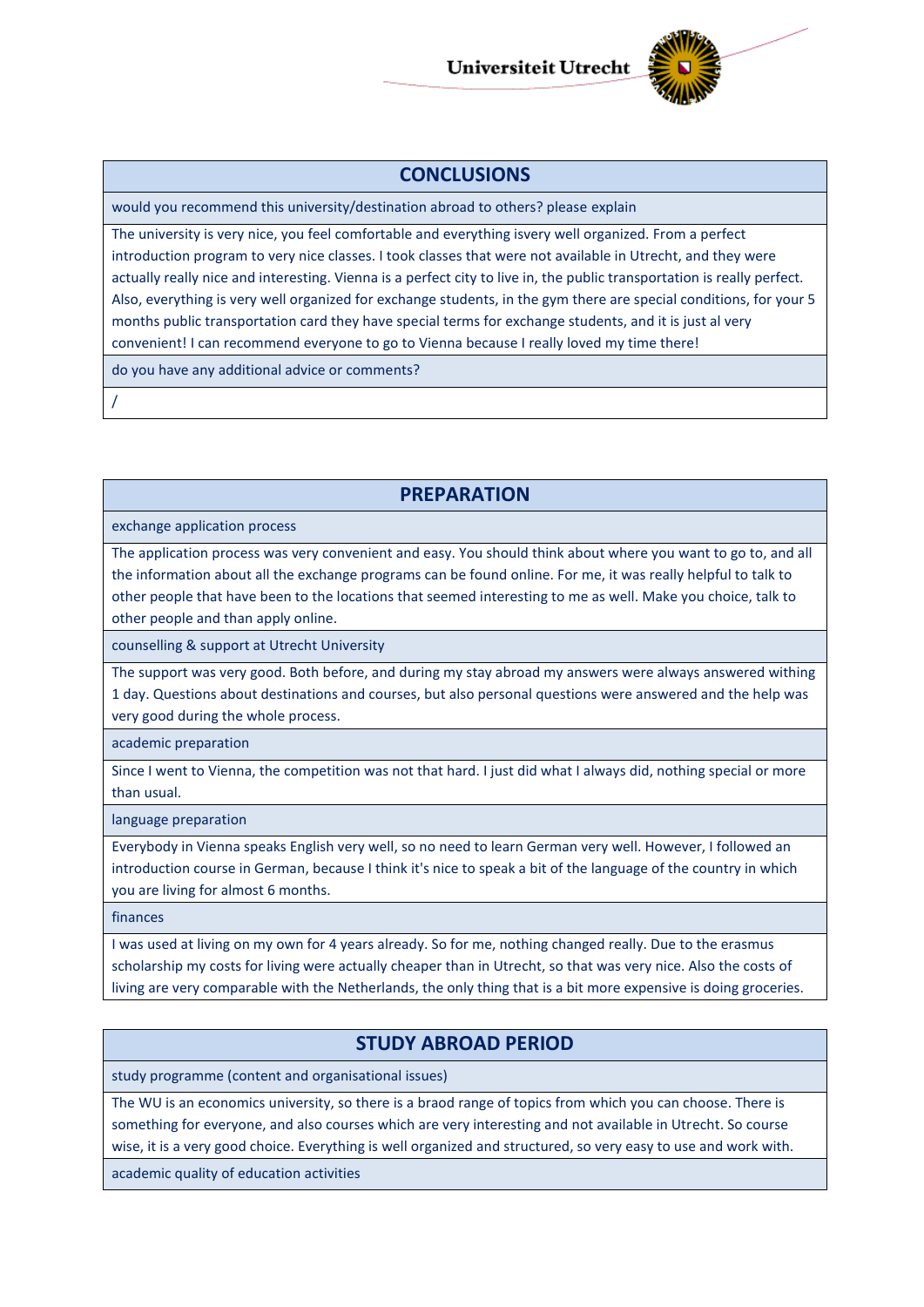

The education is a bit different than in Utrecht. In Vienna your classes are scheduled all together, so for example, you can have a course for 3 weeks, but with classes of 5 hours a day. This gives you the opportunity to work hard for a shorter time and travel around inbetween your classes/courses. There is also more groupswork and presentations at the WU. In the beginnen this was very hard, but since I got used to it it was actually very nice! Presenting more and more makes you more comfortable with every presentation. I learned a lot from it. Furhtermore, the exams were easier than back home, if you study and prepare everything well, you can pass everything with very nice grades!

counselling & support at receiving university abroad

Good! Again, quick responses, clear emails regarding all the information about your studies and your stay in Vienna as well. Everything is well organized and structured (as how the people in Vienna are).

transfer of credits

I don't have them yet.

#### **STUDENT LIFE**

welcome & orientation programme

There was a cultural programm of 2 weeks. We went to other city's, did a lot of cultural things in the city, from dance classes, tours, museums and a lot of other things. This is something that I will definitely recommend to do. You are meeting new people and you can explore your new home town with them! I met all my friends during this introduction programm, so don't even think about not doing it! The only thing is that it is 300 euros, but it is worht it!

accommodation

I lived in Gasgasse 2, it is a complex from OeAd which I can really recommend as well. If you are going there go to Gasgasse and NOT to molkereistrasse! Make sure you apply on time to make sure that you have a spot in this accomodation. This building was new and very clean, and on top of that we all had our own bathroom. Gasgasse is furhter away from WU, but closer to the city and very close to district 7 (neubau) which is a very nice area to have lunch, dink coffee, shop, or just walk around.

leisure & culture

Great! There is always something to do in this City. The city is organizing a lot of events during the year, there are a lot of museums (I went to almost 10/15). And the city is just lovely and especially during christmas it is very nice to live there. Furthermore, Vienna is a very central city, so if you want to travel around this is great! Budapest is just 3 hours away with the bus (for only 15 euros), Bratislava is nearby, Krakau, Lljublana, Salzburg, Haltstatt and many more cities (these are the places that I went to) and its also very nice to go hike, or to go to a ski area because everything is very close.

suggestions/tips

1. Join the introduction program --> it is the best way to get to know other people and the city.

2. Travel around!!

3. Go to Gasgasse!

#### **CONCLUSIONS**

would you recommend this university/destination abroad to others? please explain

The university is very nice, you feel comfortable and everything isvery well organized. From a perfect introduction program to very nice classes. I took classes that were not available in Utrecht, and they were actually really nice and interesting. Vienna is a perfect city to live in, the public transportation is really perfect. Also, everything is very well organized for exchange students, in the gym there are special conditions, for your 5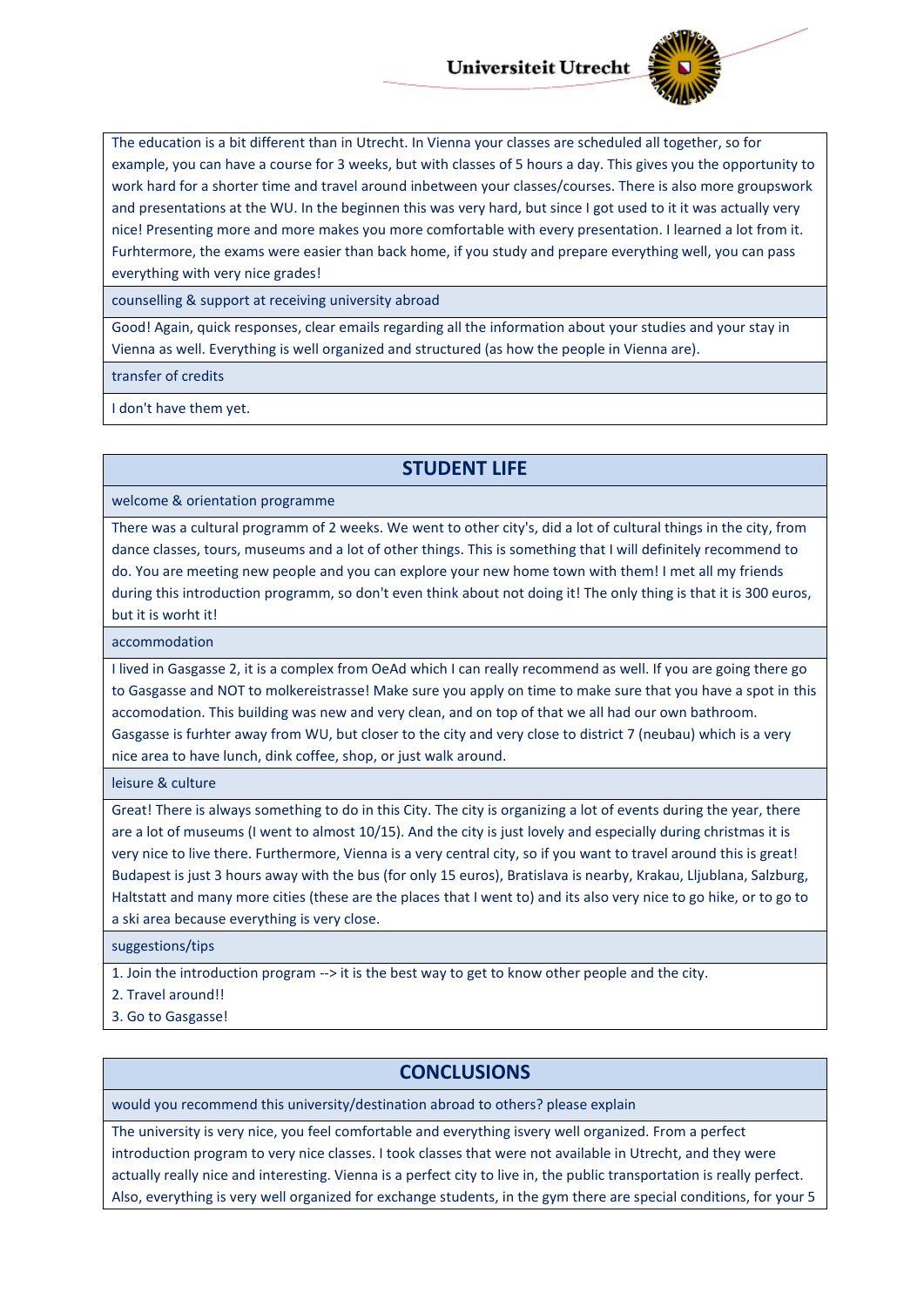

months public transportation card they have special terms for exchange students, and it is just al very convenient! I can recommend everyone to go to Vienna because I really loved my time there!

do you have any additional advice or comments?

/

## **2018-2019**

### **PREPARATION**

exchange application process

The application proces was time consuming but straightforward. You need to hand-in a motivation letter, CV, Study Plan and a Financial Plan at the international office at Utrecht. However as soon as the international office in Utrecht nominates you, things are easy. The WU will always accept the nomination and you're good to go!

counselling & support at Utrecht University

Oké, everything is described well at the student website. Furthermore I attended three infromation sessions regarding doing an exchange, writing a CV & motivation letter and final tips from my own faculty. I highly recommend visiting these infromation sessions as they are really inspirering to start preperations.

academic preparation

None as I did the same studies in Vienna as in Utrecht

language preparation

None as my bachelor was in English and so were most of the courses I followed

finances

I spent approximately €500 extra a month compared to living in a studenthouse in Utrecht

### **STUDY ABROAD PERIOD**

study programme (content and organisational issues)

The study programme is explained well on the website of WU. Just as in Utrecht you have to be ready with your laptop as soon as the subscribtion to the courses start, otherwise you risk not getting your favourite courses. The subscription opened in the summer during my holliday which was a bit annoying. Luckily the airbnb had great wifi connection and I was able to get all the courses I wanted. I also chose one course in German, eventhough my level was only B2. I signed up for the course and then sent an email the the teacher explaining my situation. The teacher was totally okay with it and I received a good grade for the course:). If the teacher would not be okay with it, the international office at WU offers great councilling and they will hapily arrange a different course for you. Make sure you email the teacher as soon as you are subscribed to the course in WU@learn (WU's blackboard) and know his/her email adress (in early September).

academic quality of education activities

Education is different in Vienna compared to Utrecht. There is no formal split between lectures and tutorials. Furthermore you have to mandatory attend all the lessons. This makes it feel a little bit like highschool. Unfortunately proffessors do not provide much practice excersises. For the economics courses just learning theory was okay for me. However for math and econometric courses this is highly annoying and therefore I highly recommend not to take exact beta courses at WU. I did not take any finance or business courses. I have heard that the finance cources are okay and that the business cources are rather easy.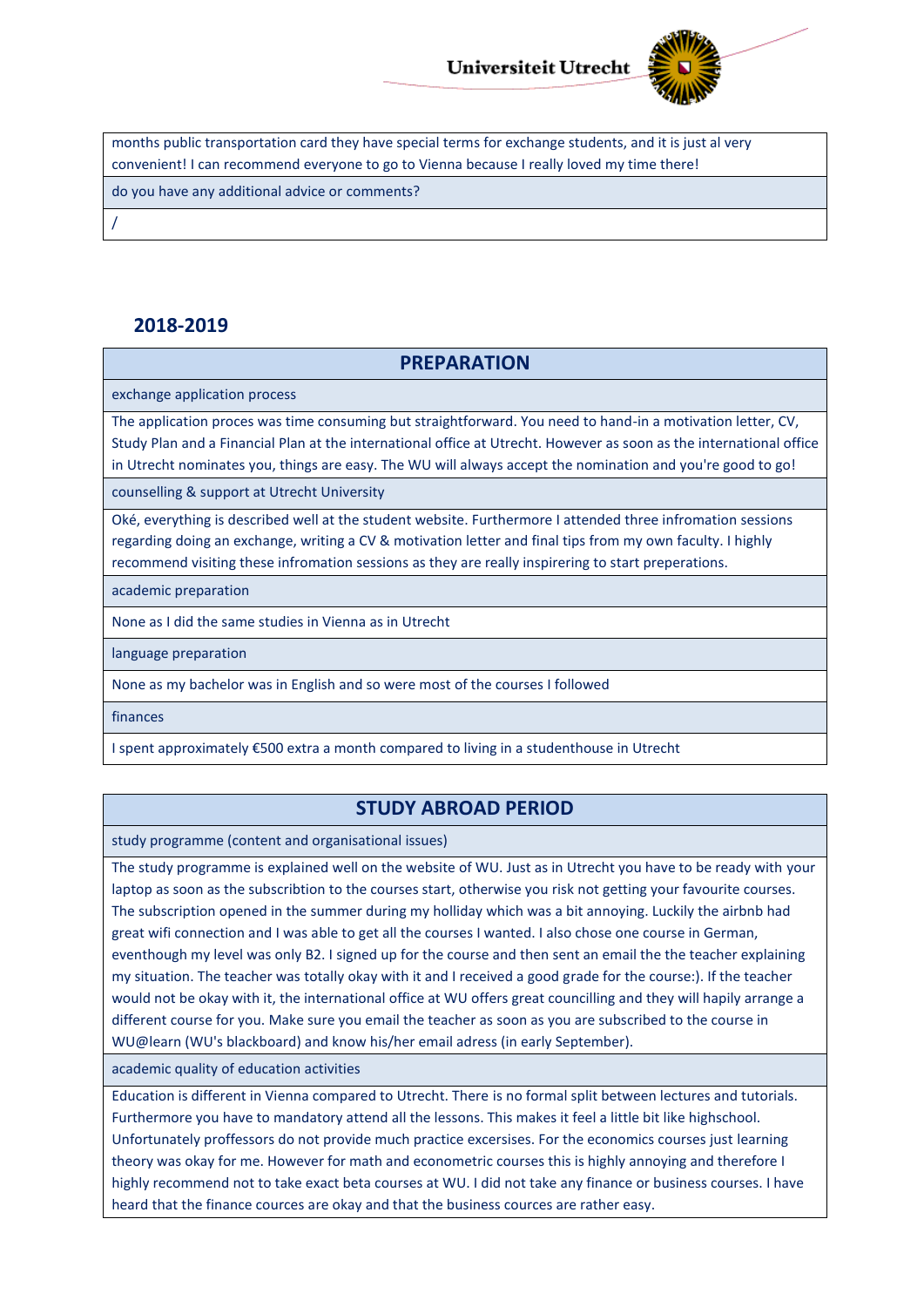

counselling & support at receiving university abroad

The people at the international office at WU are very friendly and answers emails quickly!

transfer of credits

Not done yet so cannot comment

## **STUDENT LIFE**

#### welcome & orientation programme

The number one reason to choose WU as your exchange destination!!! The Orientation & Cultural programme plus the German Courses are amazing. I highly recommend signing up for both. During three weeks in September (or March) you will get German classes during the mornings and fun activities to do during the afternoons. You will improve your German a lot, see lots of the beautifull city of Vienna and meet a lot of new people with whom you can hang out during the nights.

#### accommodation

I stayed at Gasgasse with the OeAD exchange students housing provider. I had my own bathroom, a furnished bedroom and a fully equiped kitchen as the common room. The best thing about living there were my three housemates. I highly recommend searching for an accomodation with house mates. We became best pals and had an amazing time together! Roommates will keep you accompanied also during times that you might miss houme a little bit.

leisure & culture

Vienna is a beautifull city!! In Utrecht you can bike across the innercity in just fifteen minutes but in Vienna the innercity is gigantic and there are beautiful white buildings everywhere :). Going out is a little bit more expensive, but if you "pre-game" at home you can save money. I recommend Travelshack on Tuesdays, Volksgarten on Thursdays and PraterDome on Saturdays. Besides going out, there are also a lot of cool bars where you can have a cheap beer with friends. Even after living in Vienna for half a year I feel like I haven't even seen 10% of all the cool bars. There are also a lot of nice cheap restaurants which offer tastes from all over the world. Of course there are the touristy schnitsel restaurants and kaffeehouses but especially around the 7<sup>th</sup> district cheap hipster restaurants, lunchrooms, coffee places, second hand stores etc have been popping up. So if you think Vienna is conservative, you are surely mistaken!

suggestions/tips

Go see and explore all the nice 'old' Vienna has to offer! But don't think Vienna is conservative/old-fashiond. Behind the beautifull, white marleble facades, a new city has emerged. There is much more to do than in Utrecht or even Amsterdam (except for electronical dance music parties). However, the single most important thing that is going to determine whether you are going to have a great or a not-so-great exchange, depends on the friends you make. During the Orientation & Culture programm you will meet a lot of new people. Personally I did not see many of them after the orientation was over. Make sure you have a nice fixed group of friends after that period to do fun activities with (diner parties, museums, kaffehouses, ice-skating, football matches, bars, restaurants, going-out, card games, christmas markets or shoing your home to each other on google street-view :).

### **CONCLUSIONS**

would you recommend this university/destination abroad to others? please explain

Yes I would surely recommend the destination to others! Vienna is a beautiful city and learning German is fun! The Orientation programm and the Erasmus Buddy Network makes it really easy to make new friends.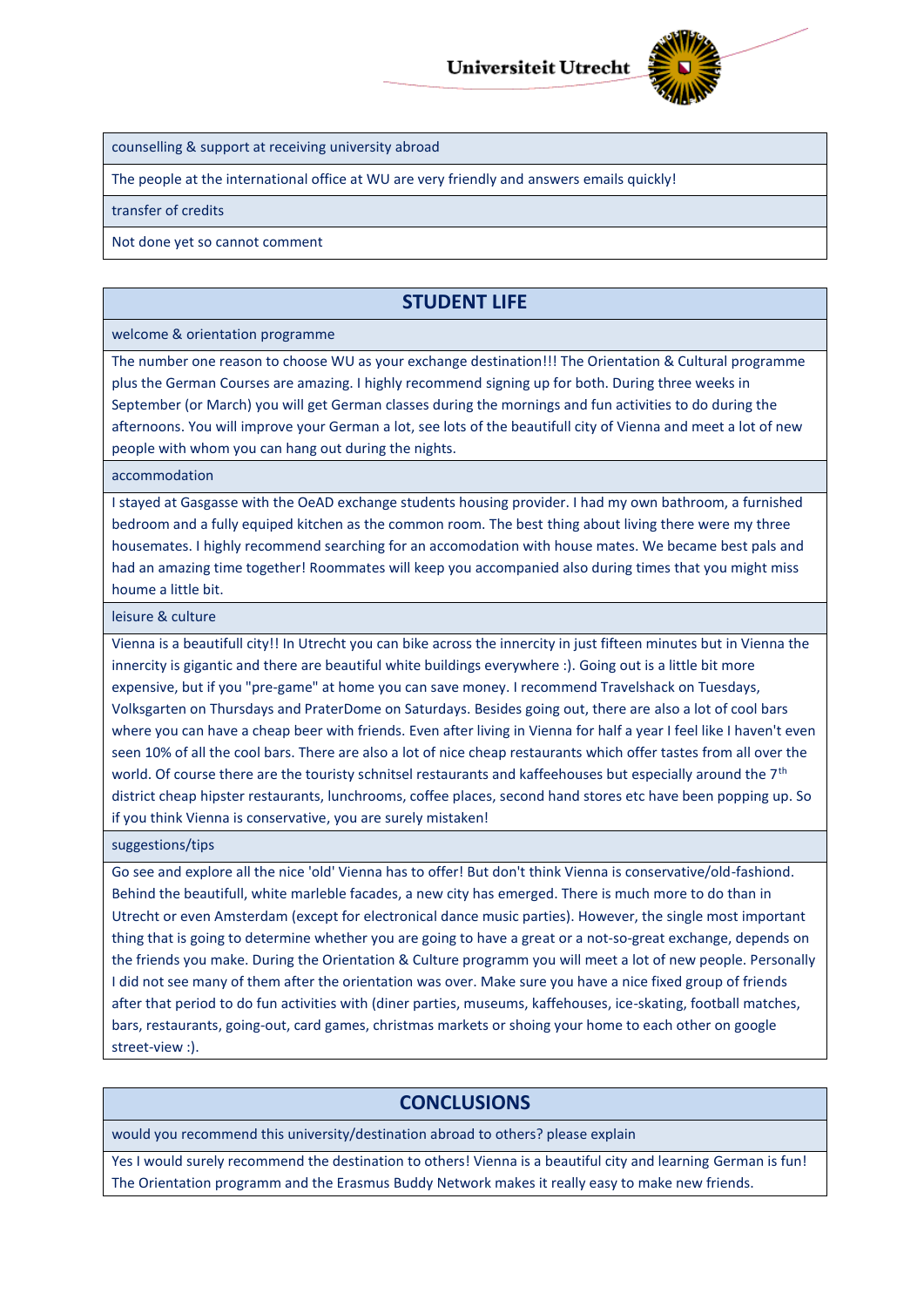

#### do you have any additional advice or comments?

Most internationals you will meet in Vienna are from Europe, North- and South-America. It is really interesting to talk about cultural differences which will make sure that you never run out of topics to talk about. Check the student website for symptoms of culture shocks, because you will surely catch some. The site gives good tips about how to overcome them, don't worry about them too much. I highly recommend going on trips with the Erasmus Buddy Network! I went to Salzburg, Krawkow, Sell am See and the Oktoberfest (we went there with a party train, absolute the highlight of my trip:). Best to do the trips with your new friends but don't be scared to sign up for them without friends. The subscription for these trips is quite early on, so you might not know who you will hang out with during the trips. Don't let this stop you! Furthermore don't choose too challenging courses and really enjoy the experience! Such an exchange will only happen once in your life. Now I am doing a internship at a pension fund and everyone here has done an exchange as well. They all look back at it with fond memmories. So make new friends and enjoy, you won't regret it.

#### **2017-2018**

#### **PREPARATION**

exchange application process

The exchange application process is rather easy. As long as you provide the documents in time, there should be no problem for getting into Vienna University of Economics. Usually 4 spots are enougb for the people that name the Uni as their first choice. To make sure you get it, provide all the docuemtns in time and write a sound motivation letter.

counselling & support at Utrecht University

UU was always available for questions and usually the exchange desk responded fast enough to emails. If not, just write a reminder email. Visit the information sessions, because you might get insider knowledge about Universities or the application process.

academic preparation

Make sure that the courses you are planning to take at WU are accepted by the board of examinors in time. My advice would be to create a list with the top 10 favourite courses that are in the course catalogue of the WU, make sure they don't overlap in terms of schedule (if they do, be aware of that so that you don't book both of those two courses, but only one of them) and then once you have done that, check whether all of the courses are going to be accepted as level three courses by the board of examinors. You can do this the following way: You simply hand in two or three applications, with always different courses, and then see qhat the response is. In the end you will have a list of courses that you know for sure are level three. In order to increase the probability that your courses are accepted as level three, send emails to the course coordinators at WU and ask whether the courses expect prior knowledge, or build on other courses, or on a scale from 1 to 3, how the coordinators themselves would assess the level of the course.

The last step is to apply for the courses at the WU. Really make sure to be ready at the exact time the website says the application opens. Also do not keep the tabs open for too long before you apply, oheriwse the website might crash. Rank your selected courses by priority and open them all in separate tabs a few minutes before application opens. Then as soon as it opens (use an atomic clock), click on register AND THEN ALSO ON CONFIRM (!!!) (I forgot that and didn't get into my two favourite courses… You will immediately be told whether you got into the course or if it is already full (some fill up within seconds, sometimes there is only one or two spots for exchange students).

In order to not run into problems regarding graduating with a minor, try to take courses related to your minor in order to get as close to 15 minor related credits as possible (I had 12 minor related credits and that was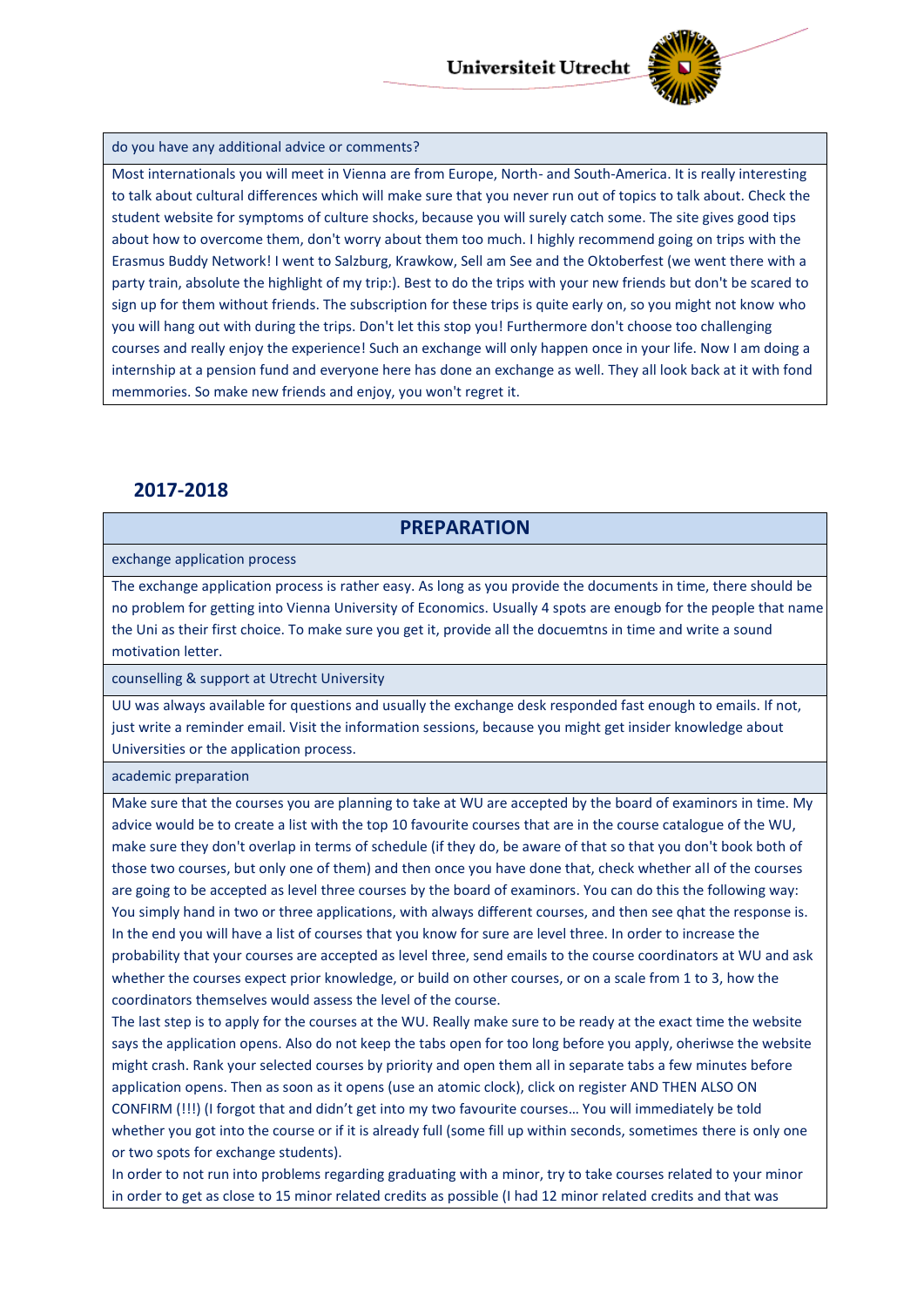

#### enough).

Be aware that you only have to work for 20 ects, but receive 30 (the credits that show for the respective courses are always inflated by 50%). Thus if you find so many interesting courses, you can actually think about doing 36ects.

Also it is better to register for more courses than possible, because you can afterwards easily unregister,

without any consequences. There is also a waiting list where you can apply for courses you didn't get into.

#### language preparation

It's in English, but there are German language courses and also courses offered in German. In Vienna it depends, but you will get along with trying to speak German or just English.

finances

Vienna has about the same prices as here, but living is cheaper.

### **STUDY ABROAD PERIOD**

study programme (content and organisational issues)

You will receive a comprehensive info session which you should attend. Most courses are with mandatory attendance.

academic quality of education activities

The courses I took were very interesting and for almost all of them, participation and presentations were an important part. Also there are a lot of group works. The professors were about the same quality as in Utrecht and also the English level is comparable. The courses in general are maybe a bit easier, but that depends of course of the courses you pick and of the ects you take. The fact that 20 ects are worth 30 during your exchange reduced the workload either way.

counselling & support at receiving university abroad

Except for IT related issues, I thought that there is always a desk that is eager to help you.

transfer of credits

The transfer of credits should be no problem if you have backed all your courses up with the board of examinors before going on exchange.

## **STUDENT LIFE**

welcome & orientation programme

I did the programme. It was fun, great to get to know people and see some parts of Austria/Vienna that you wouldn't see otherwise. You get a lot of insider knowledge and always have someone to ask small questions to (your coach)

accommodation

You will get great help for finding student accomodation in one of the student houses. If you want to experience the proper exchange student life you should go there. It costs about 460E. If you have somewhat higehr expectations for your accomodation and also want to have a quiet/private space sometimes, then you should look for accomodation yourself through websites. Prices in Vienna are good, there is more supply and it is easier to find something than in the Netherlands. I found a place for 470E in a good location through housinganywhere. If you don't find something you can still go with the student accomodation. just make sure you don't miss the deadline.

leisure & culture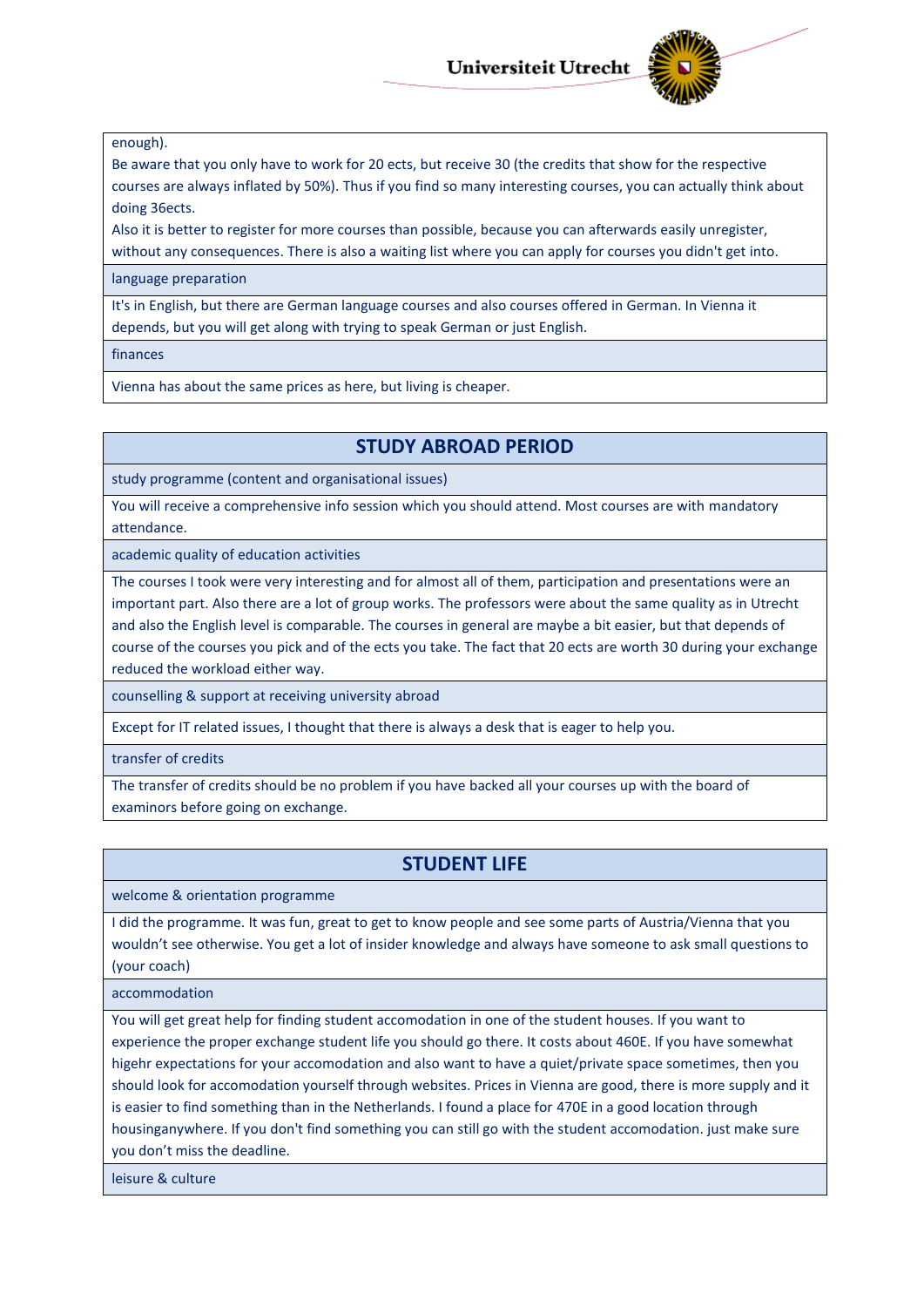

There is so much to do in Vienna. A lot of variety with regard to everything. Great parties, even though most clubs suck, but you will find some that are your type and the erasmus parties are fun anyways, no matter where they are.

suggestions/tips

let vienna surprise you.

## **CONCLUSIONS**

would you recommend this university/destination abroad to others? please explain

Yes, see my explanations above. Also there is just so much to do, the city is really big but your are very flexible and mobile with public transport. The city is very pretty, has a lot of culture and history and you find a lot of good food (Austrian and foreign) for acceptable prices (try Schnitzelwirt for a huuuge Schnitzel with fries for less than 8E).

do you have any additional advice or comments?

you can always ask the student desk for email addresses if you have further questions.

#### **PREPARATION**

exchange application process

The exchange application process is obviously the most important thing to do if you want to go on exchange. It might be time-consuming but is definitely something you should take your time for and do not underestimate. I am happy I started early with the preparations and it really helps if you make an overview for yourself with all the deadlines and all the documents that you have to hand in/ get signed.

counselling & support at Utrecht University

The exchange office of U.S.E. is very kind and friendly. They were able to answers all my questions and concerns regarding my exchange. They respond quick to all your e-mails, which is nice so you never have to wait long before you can hand in a document on Osiris or send it to the receiving institution.

academic preparation

I knew that I was going to follow only economic and business economics course at WU, these courses all build on the courses I already did here in Utrecht. With regard to academic preparation I was not worried at all.

language preparation

Since the bachelor program I do here in Utrecht is an English program, I did not prepare myself extra with regard to the language since I already spoke/write academic English for two years.

finances

I was able to finance my exchange through the Erasmus student grant, my regular DUO student grant and through financial support of my parents and money earned through previous jobs I had. This was for me enough. I would say that everything is just as expensive in Austria as it is in the Netherlands. Only some supermarket products, especially meat, chicken, vegatables and fruit, are slightly higher priced than here.

#### **STUDY ABROAD PERIOD**

study programme (content and organisational issues)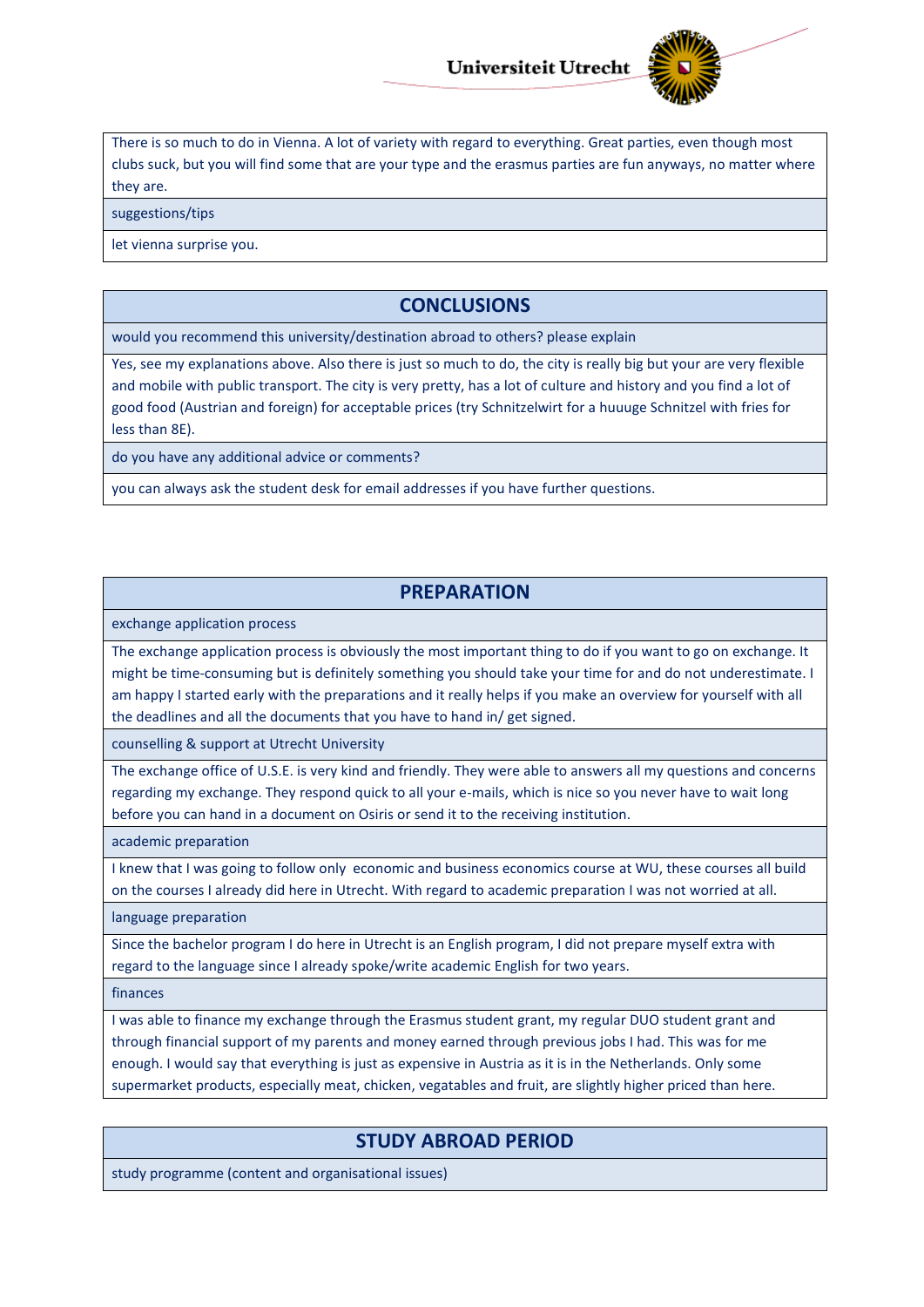

I personally did 5 course each worth 6 ECTS, so a total of 30 ECTS. There are enough courses offered to choose from. I would say the university is more orientated on business than on economics, however they do offer enough economic and socioeconomics courses to choose from. What I also find interesting to mention is that they have some course on sustainability, and these courses I found particularly interesting.

academic quality of education activities

I would say that the difficulty of the courses is slightly lower than here in Utrecht. However, since you are on exchange this is quite nice, you also have enough time for other activities. Also, the difficulty really depends from course to course. I had one really easy course, 3 intermediate and one advanced course.

counselling & support at receiving university abroad

The exchange office and support were great. They respond quickly and give you all the information that you need. I would say that the quality of counselling & support is of the same level as in Utrecht.

transfer of credits

I have not yet received all my grades back, so I cannot comment on this yet.

## **STUDENT LIFE**

welcome & orientation programme

I would definitely recommend the Culture & Orientation programme that WU offers. It is a great way to meet new people and get to know the city at the same time. It is a 3 weeks program and even includes trips to other cities in Austria.

accommodation

The OeAd housing accommodation is set up for exchange students. You can rent here a room with or without roommates and even includes weekly cleaning of your room. What is especially nice is that you are in a building with only exchnge students, this way you make soon new friends with which you can easily hangout with since you live in the same building. I lived in Gasgasse, and can recommend this one since you have your own bedroom and bathroom, and you share your kitchen with 2 or 3 others.

leisure & culture

Vienna is definitely an amazing city to spend a semester in. The city is really big and offers lots of activities to do. There are lots of museums, cafes and bars to go to. Especially the time around Christmas is nice since Vienna is famous for their Christmas markets, which attracts tons of tourists every year.

suggestions/tips

I would suggest doing all the activities as soon as possible, if you postpone them to later on in the semester you might be too busy with school, while in the beginning of the semester you have more than enough time.

## **CONCLUSIONS**

would you recommend this university/destination abroad to others? please explain

I would definitely recommend Vienna. It is a beautiful city, especially if you are interested in art and classical music. Vienna is also a good city to go to if you like coffee and cake because of the Viennese café culture. I would also recommend WU since it is a really good, well organized university. It is similar to Utrecht and located on a beautiful campus, full of architecture, that is well connected with the underground. I had an amazing semester abroad and definitely will come back to Vienna.

do you have any additional advice or comments?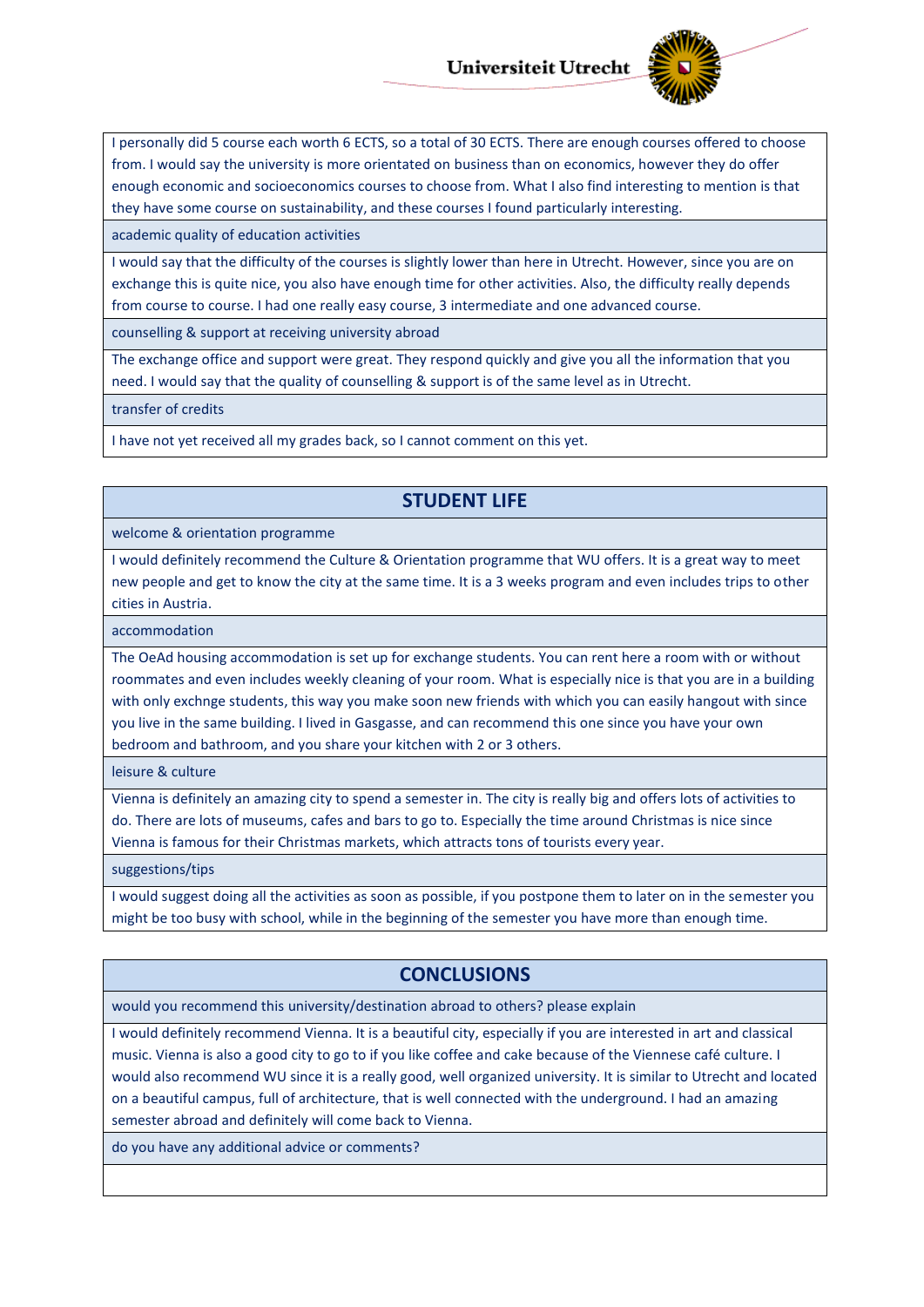

### **PREPARATION**

exchange application process

There was a lot of bureacracy you have to go through in order to go onto an exchange, even though the amount is not that much the process gets dragged to unnecesarry lenghts due to slow response times of competent authorities.

counselling & support at Utrecht University

The study advisor and international office was happy to help with any questions i had, however the board of examiners was slow to respond to anything and was not availible on the contact hours where they should be availible. The study advisor and international office could also not help me with questions i had for the board of examiners and approval of courses making the process extremely long and frustating.

academic preparation

Choosing courses was not a problem, asking for approval was not either. However, the board of examiners took months to respond to any proposed courses and did not respond to any tries to contact them about it.

language preparation

None

finances

The process for applying for grants is long but self explanatory.

### **STUDY ABROAD PERIOD**

study programme (content and organisational issues)

The content was extremely interesting taking a different approach of teaching and requiring much more participation in classes and less pressure on performing well on exams.

academic quality of education activities

Quality of teaching was great, however the exams were generally easier then the ones in Utrecht.

counselling & support at receiving university abroad

Did not have any problems when trying to contact them.

transfer of credits

Even though grades work much different, transfer of credits is not a problem.

## **STUDENT LIFE**

welcome & orientation programme

Smoothly organized and an amazing experience.

accommodation

Great location however the building itself sometimes had problems with the fire-alarm being too sensitive and giving an false alarm multiple times a week aswell as malfunctioning elevators and too busy laundry rooms.

leisure & culture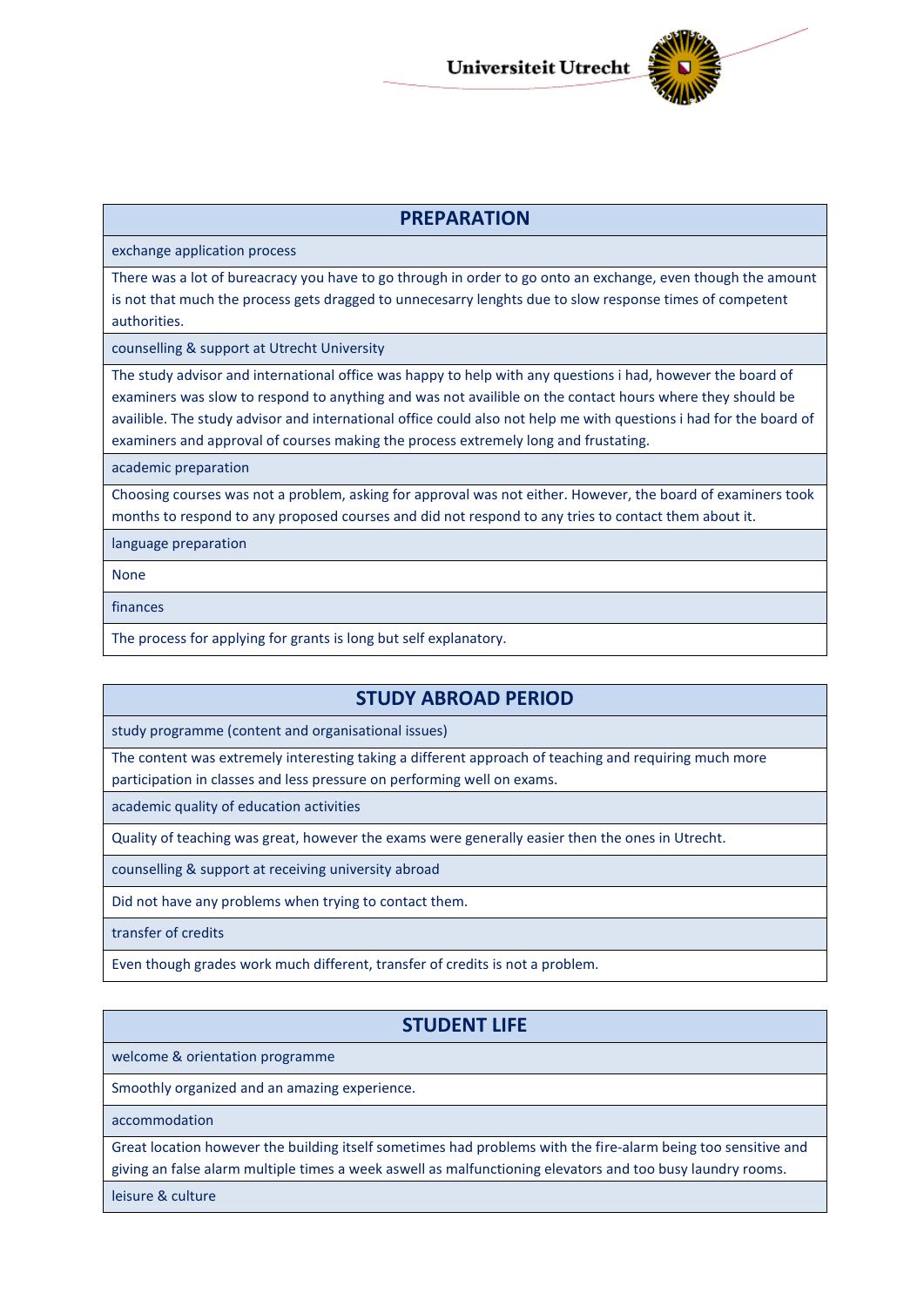

The student organisation organizes amazing trips for students, international or native, and there are truly no words to describe the beauty of the city of Vienna.

suggestions/tips

Location of your accomodation influences the quality of life a lot due to travel times, make sure to pick a great location with good public transport connections!

## **CONCLUSIONS**

would you recommend this university/destination abroad to others? please explain

Yes, the university was everything you expect a good quality university to be. And the destination, Vienna, is an amazing city with a rich, beautiful and unique athmosphere. Centrally located in Europe it also offers the ability to travel to almost anywhere. The whole experience was truly amazing.

do you have any additional advice or comments?

I doubted whether to do the Erasmus exchange because i did not directly see the added benefit over an already interntionally oriented city as Utrecht. However, the whole experience of going on an exchange is unforgetable and definitely something everyone should do!

## **PREPARATION**

exchange application process

The exchange application process went smoothly as most documents are provided online.

Sometimes it was unclear what exactly should be submitted on specific dates.

counselling & support at Utrecht University

Counselling and support at Utrecht University went well since they responded to all my questions and troubles. Sometimes it took them very long to sign some documents.

academic preparation

The courses that I took at Utrecht University prepared me for all courses with a prerequisite. This way I did not need any extra academic preparation for the courses that I took in Vienna.

language preparation

All my courses in Vienna were taught in English and the language test from Erasmus informed me that I have a C2 level for English. This way I did not need any extra language preparation before starting the exchange semester.

finances

The Erasmus+ grant provided me with €270 euros every month. I further borrow money from the Dutch government and I received a public transportation compensation for studying abroad. My parents also supported me. This was all described in the financial statement that I prepared before the exchange semester.

### **STUDY ABROAD PERIOD**

study programme (content and organisational issues)

WU provided exchange students with a list of various different courses, without being attachted to a specific study program. As a result I was able to choose a variety of interesting courses. One organizational issue is the registration process in which courses get filled up within several minutes. This way getting the courses that you want is very stressful and very hard.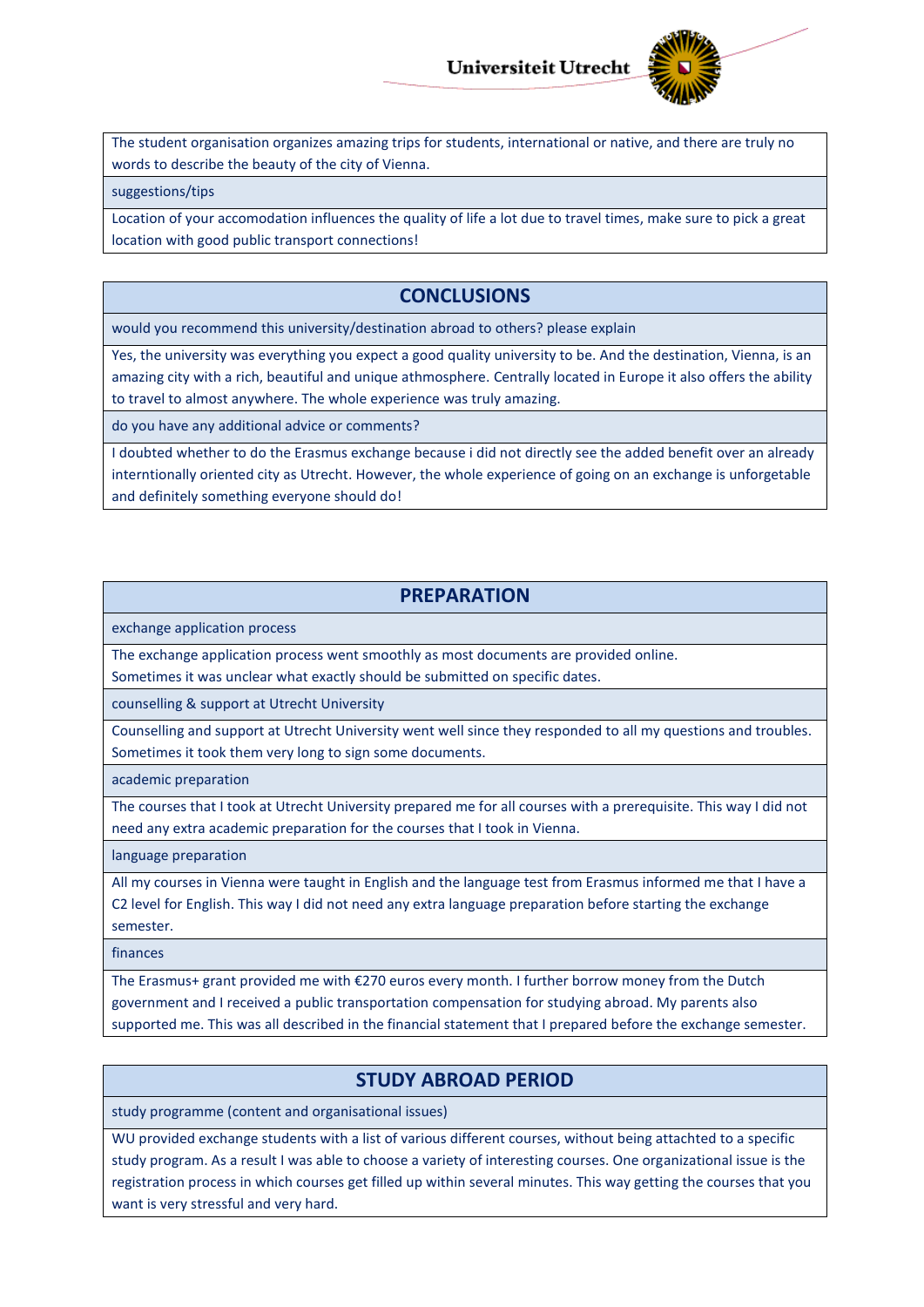

academic quality of education activities

The academic quality is a little lower than in the Netherlands. Many courses cannot be considered level 3 courses at Utrecht University. So this way you need to find prerequisite courses.

counselling & support at receiving university abroad

The international office at WU is very helpful regarding questions and problems. This way the counselling and support is very good.

#### transfer of credits

The university in Vienna worked with ECTS credits, which is also used at Utrecht University.

### **STUDENT LIFE**

welcome & orientation programme

Before the start of the semester in October in Vienna, there is a three week long orientation program in which you explore the culture of Vienna and Austria. During these three weeks there is also a pre-semester German course in which you can learn or refresh you German language skills. The orientation program was very fun and interesting and I would recommend it to everyone. There are also two Welcome Days, one for those who want to follow the orientation program and one for those that don't. During these welcome days you get all the information you need before starting your exchange semester.

accommodation

While there are two ways of finding accomodation in Vienna, either via OEAD (student dorms) or arranging it yourself, I stayed at the student dorms. Here you'll live with mostly exchange students which is a lot of fun as you meet many different people from different nationalities.

leisure & culture

Vienna has a lot of culture and places to explore. The Erasmus Buddy Network (EBN) organizes many weekly parties and trips. This way you never have to get bored. Vienna is also really close to Prague, Budapest and Poland which makes going on trips there very easy. There are also enough cafes to explore and spend your afternoons in.

suggestions/tips

I would recommend taking part in the cultural orientation program. Here is when you meet many new people with whom you will stay close during the semester.

It's also important to start organizing everything related to accommodation, courses , and financing early. The earlier the better. This gives you less stress at the end.

## **CONCLUSIONS**

would you recommend this university/destination abroad to others? please explain

Yes I would definitly recommend doing your exchange semester at WU in Vienna. The university is very well organized and provides many interesting English courses. There is also a wide variety of courses so as long as it fits in your schedule you have many options. The WU campus is also very new and modern, which makes it a great place to study.

In addition, Vienna as a city is a great place to live in as a student. The U-Bahn makes everything very accessible and makes exploring the city very easy. The city consists of many historical buildings and palaces while also having many hip student areas. During the day you can visit the Hofburg Palace, Schönbrunn or Rathaus. While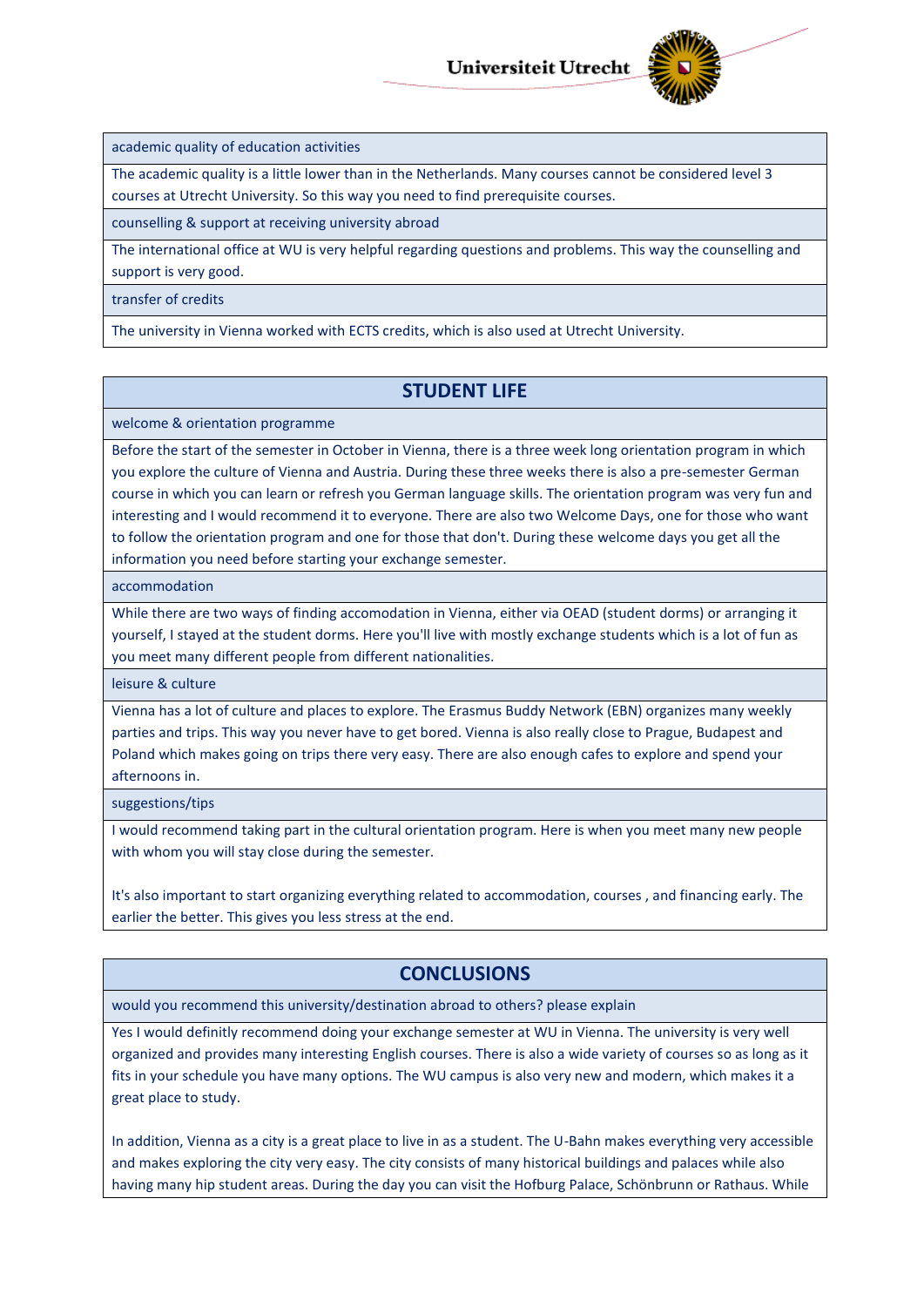

these places are also nicely lit up at night, there are enough bars and parties to have a great night life as well. Many trips are organized by EBN.

do you have any additional advice or comments?

Please start early planning everything out, especially regarding the course sthat you want to take as the registration system makes it hard to get into everything that you would like. It is also very important that you look at the requirements for graduating on time for your bachelor. This makes creating a good study plan beforehand crucial because you'll need some plan B courses.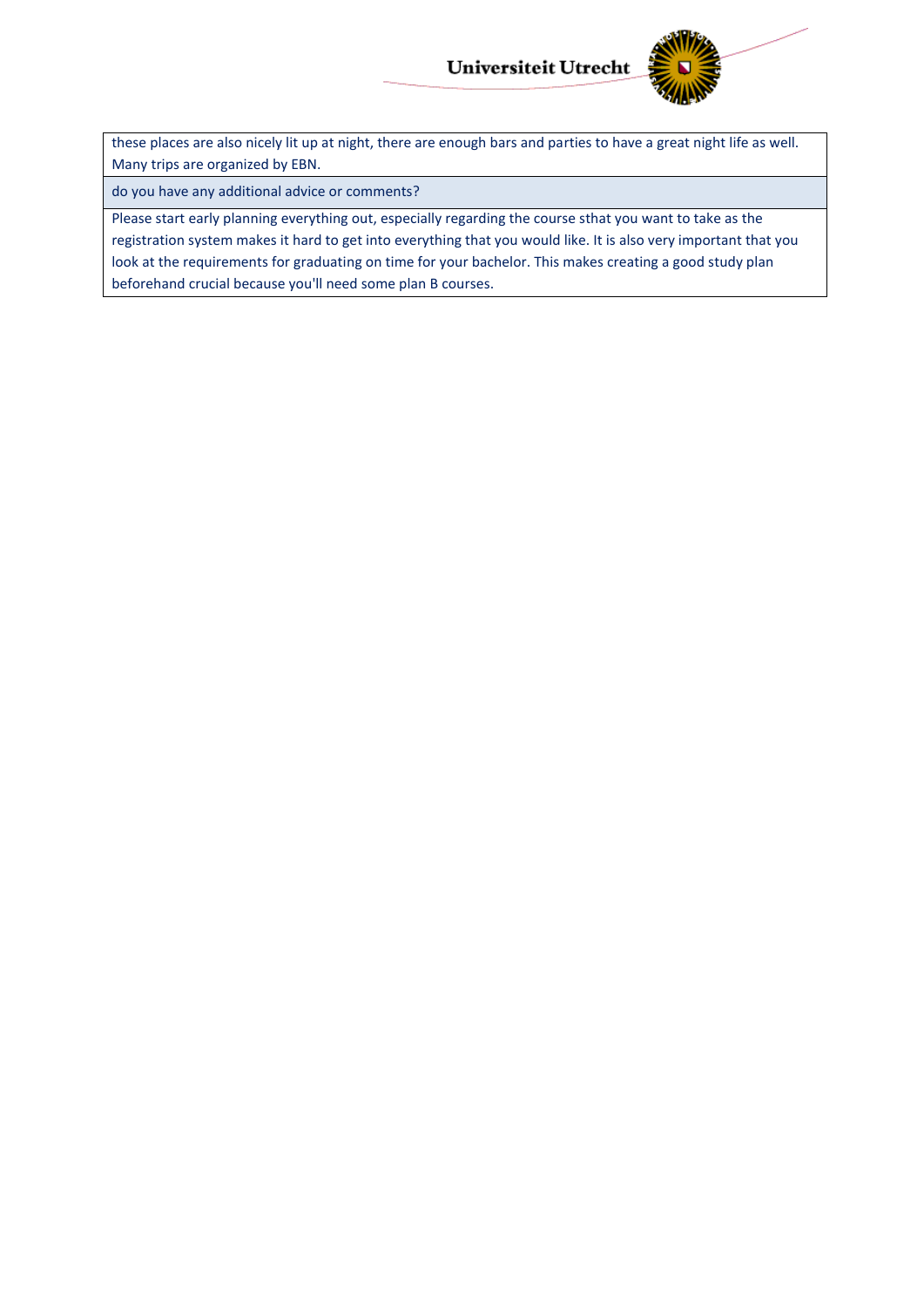

## **2016-2017**

### **PREPARATION**

exchange application process

The exchange application process was at first very difficult and inconvenient. However, when you start preparing all the required documents it becomes more easy. Almost every step of the process is described online and the presentation about studying abroad was very helpful as well.

counselling &support at Utrecht University

Counselling and support was pretty good at Utrecht University. They replied to all my emails and I have had no troubles. However, keep in mind that it takes them quite some time to respond in some cases.

academic preparation

The courses I followed during my stay abroad did not require me to follow extra courses. All the prerequisite courses they required, were already in my program in Utrecht. Therefore, I did not had to do any academic preparation.

language preparation

As I did not participate in courses which required other language skills than English, I did not do anything for language preparation. If you are in an English bachelor, you may assume that your English is good enough to travel abroad.

finances

For my finances, I prepared a financial statement. This statement showed all my income (loan, stufi and my income from working) and I estimated all my expenses while living abroad.

## **STUDY ABROAD PERIOD**

study programme (content and organisational issues)

I did not follow any specific program and I was allowed to choose any course at the WU I wished to follow. I followed quite some interesting and exciting courses. The content of the courses offered at the WU was sufficient and good, however the level was not as hard as I expected it to be. The only disadvantage of the courses at the WU was the registration in my opinion. Their registration system opens at a certain time and day for everyone at the same time. Hence, if you were one minute late, the courses were filled up.

academic quality of education activities

The academic quality is a little bit lower compared to the Netherlands, in my opinion. Not all of my courses are being regarding as level 3 courses back in the Netherlands for example.

counselling &support at receiving university abroad

The counselling and support at the WU was very good, the International Office always responds very quickly and is very willing to help you with any troubles.

transfer of credits

This is not yet applicable.

## **STUDENT LIFE**

welcome &orientation programme

The Welcome Day organized by the WU was very helpful. There are two welcome days, which is very practical, as not everyone arrives in Vienna at the same moment. At this day, we got presentations and a folder,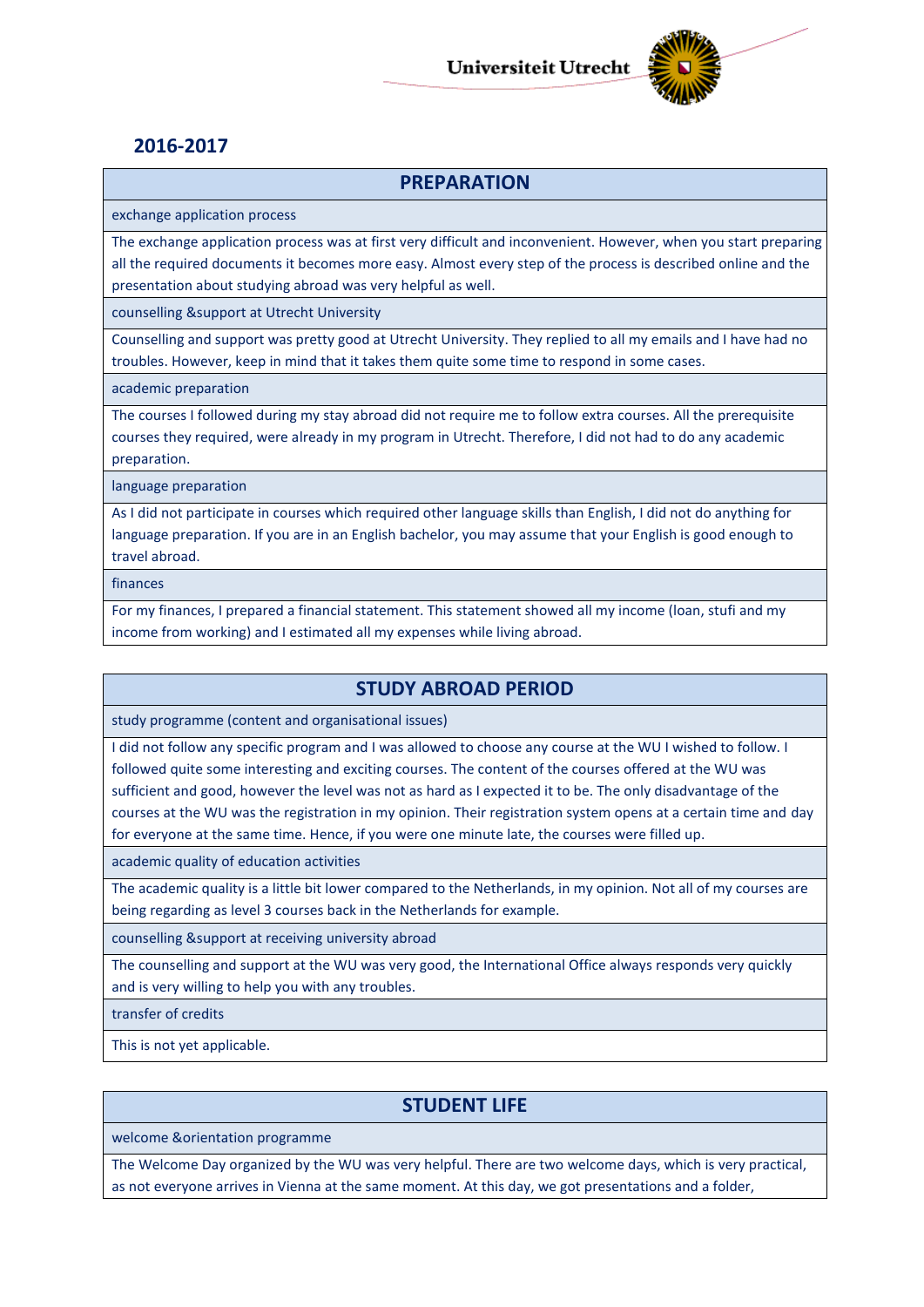

informing us all about the university, Vienna and everything we had to arrange. I did not participate in the orientation program of the university, so I cannot recommend it myself. However, I have heard good stories about this program. In this programme, you are being showed around in Vienna and you learn a whole lot about Austria and its culture.

#### accommodation

In Vienna, there are two ways of finding yourself a place to stay. Either you apply for one of the student dorms, via Oead, or you arrange an accomodation for yourself. I did the latter, which was very easy to arrange. I found an accomodation via Housinganywhere.com and I lived with two other people, who were locals, which was a lot of fun.

#### leisure &culture

There is a lot to do in Vienna, there is enough culture to see and explore. And with the international organisations, like EBN, there are a lot of parties organized. You will never be bored in this city, that is for sure. Also Vienna is really close to Eastern Europe and it is normally very cheap and easy to make a trip to Budapest, Krakow or Prague for example. And of course, Austria has a lot of skiing areas which is especially attractive during the winter season.

suggestions/tips

Start early with arranging everything, like accomodation, study plans and financing. That safes you a lot of time while being abroad.

Try to come early to Vienna, before the semester starts. It is easy to find your way around the city and the university beforehand. Lots of activities, like a welcome week for internationals, already start before the semester even begins.

#### **CONCLUSIONS**

would you recommend this university/destination abroad to others? please explain

Yes, I would definitely recommend this destination abroad to others. At first, the university is very good, the WU is recently renovated and everything is very new and works perfectly. This makes it a nice place to study and in addition, there are enough courses provided in English and these courses are pretty good and interesting.

Next to the university, Vienna is a very beautiful city. It has all the old cultural atmosphere, but it also has a lot of new, hip places. There is enough to do in Vienna during the day, like visiting the Hofburg or one of the many palaces build by Franz Joseph. By night, Vienna has enough places to go to as well, there are many clubs, parties and bars in Vienna. Also, the international organizations, will provided a lot of activities, trips and parties. So, you will never be bored.

do you have any additional advice or comments?

Start early with arranging everything, the earlier, the better. That safes a lot of time and stress. Also, be on time with registering for your courses in Vienna. As their register system opens at the same time for everyone, a lot of courses will be filled up very quickly (sometimes even within minutes).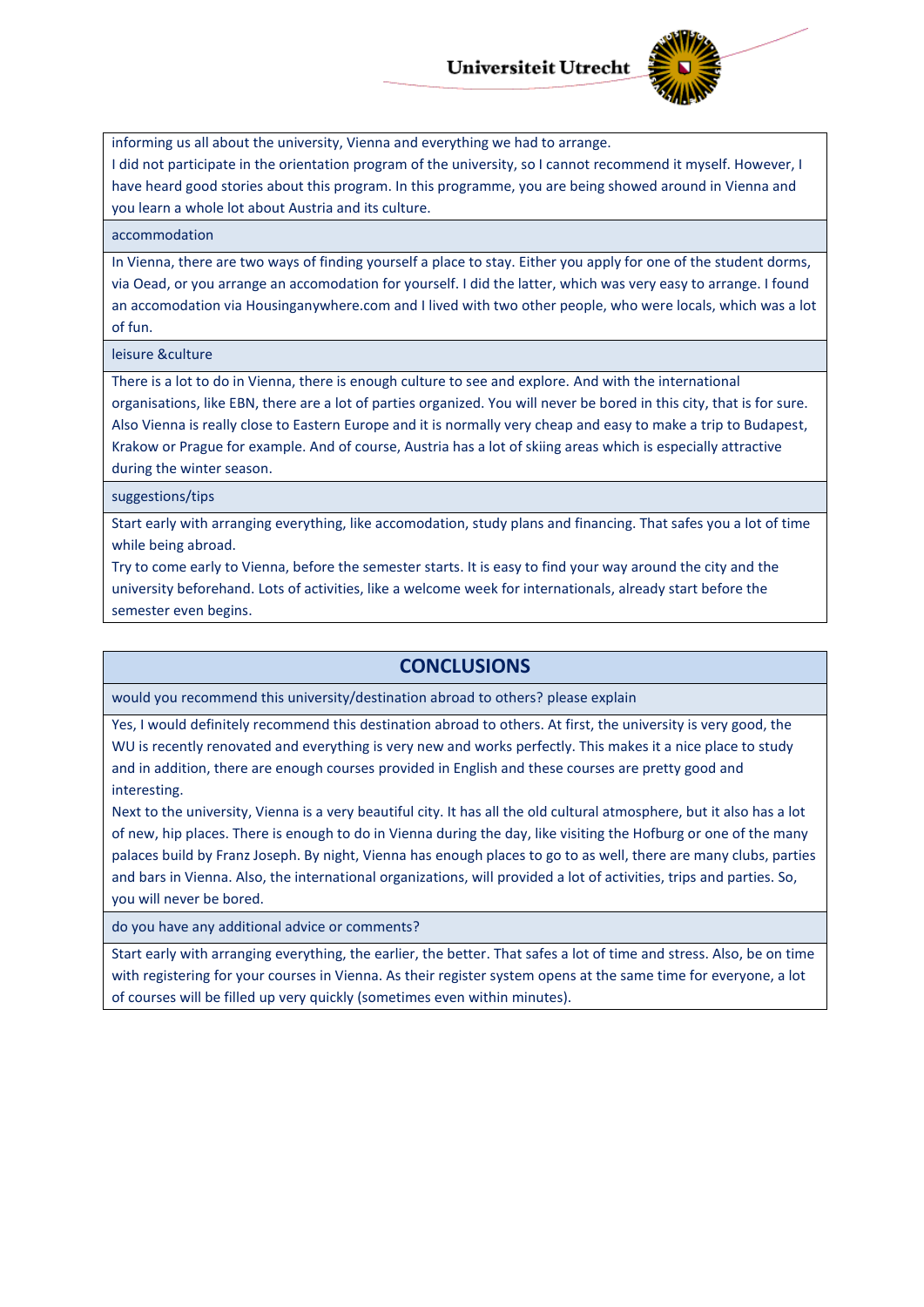

## **2016-2017**

### **PREPARATION**

exchange application process

The exchange application process was pretty straightforward. After the information session I made up my mind and finally decided on two different universities in Europe. I did not get into the university of my first choice, but I did get into my second choice, the WU.

counselling & support at Utrecht University

The support was pretty good at the UU. Since there where a few unclear things, they had sent me a mail that the students a year before me had gotten from the WU, which helped me in the beginning.

academic preparation

Due to the good and clear WU site, it was fairly easy the skim through the offered courses and make a plan regarding the courses I would want to follow at the WU

language preparation

Since there are many courses in English, and since my study in Utrecht is also taught in English, I did not have to prepare much for it. Furthermore, through high school I were already able to speak a bit of German which has eventually helped me most in day-to-day life.

finances

Austria, and especially Vienna is a country which is not too expensive but it is to my experience more expensive than it is in Utrecht. Both rent and groceries are a bit more expensive then in the Netherlands. I think rent is in most cases around 400-550 euros for a decent room in a student dorm. Groceries are also a bit more expensive but there are also plenty of supermarkets which have more or less 'Dutch' prices (Hofer for example).

## **STUDY ABROAD PERIOD**

study programme (content and organisational issues)

The WU offers a wide variety of courses in both English and German. Therefore there is I did not have any organisational issues with the WU. Everything was handled very well.

academic quality of education activities

The WU is a very good university with great teachers and professors from all over Europe. The levels of the courses are comparible to the courses in Utrecht, although it was sometimes depends on whether you already have some previous knowledge on the subject or not.

counselling & support at receiving university abroad

Since I did not need much support or councilling I can not tell much about this matter. However, the questions I did have were answered very adequately.

transfer of credits

Most courses consist of 6 ECTS, which means that you have to take five courses in a semester. And since it is ECTS I expect the transfer of credits to go smoothly.

## **STUDENT LIFE**

welcome & orientation programme

The orientation programme, which is kicked of by the welcome on the first day, is a great way to start your exchange semester. You get to know a lot of people, and you start to get familiar with the city and Austria as well.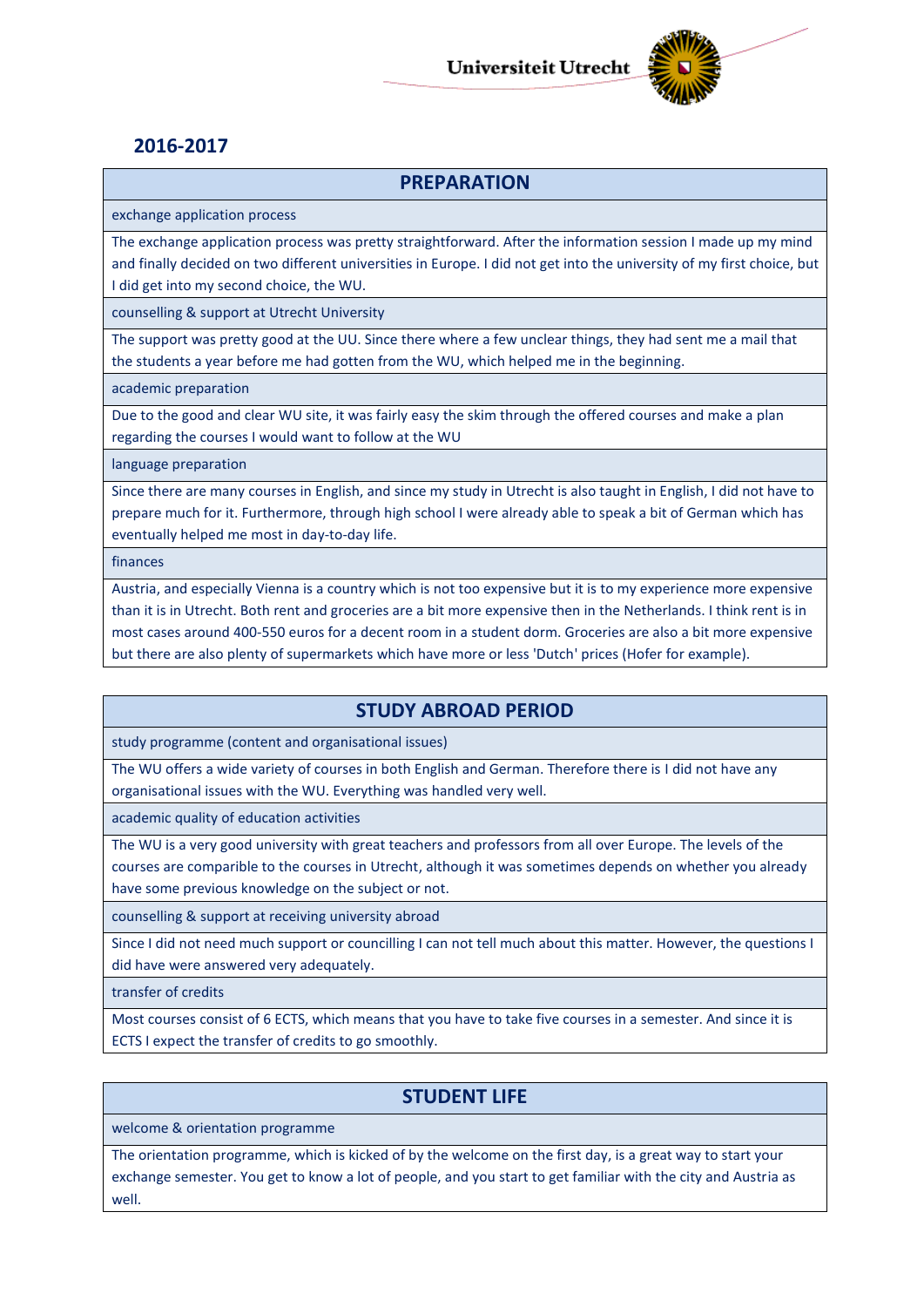

#### accommodation

I paid 470 euros per month for my room in a student dorm near the WU and 10-15 minutes away from the city centre.

#### leisure & culture

If it comes to culture, Vienna is one of the best places to go to in Europe. But also for going out, enjoying your free time in the sun, and so on, Vienna is the place to go to.

#### suggestions/tips

I don't have specific tips for now.

### **CONCLUSIONS**

would you recommend this university/destination abroad to others? please explain

I would definitely recommend going to Vienna and studying at the WU. Vienna itself is a very beautiful city with a high diversity of things to do in your free time. Furthermore, the WU has a good name in Europe and the level of education is also more than satisfactory. Overall, it has been a great semester abroad for me and while I was in Vienna I have never regretted taking the opportunity.

do you have any additional advice or comments?

For now I do not have any additional advice or comments.

### **PREPARATION**

exchange application process

The biggest challenge was to compose a fitting study plan. Especially if you want to sign up for courses, but the courses you want to follow appear to be full.

counselling & support at Utrecht University

This was fine, they answer all your questions and the study advisor is willing to plan a meeting to discuss your study plan.

academic preparation

Not applicable. The UU provided a good base to follow the courses.

language preparation

I had German in high school. I just followed courses in English, but it was nice to speak some German. It is not necessary since almost all Austrians speak English.

finances

Nothing special. Living expenditures are about as high as in Utrecht. You receive an Erasmus grant which is quite high.

### **STUDY ABROAD PERIOD**

study programme (content and organisational issues)

There is a lot of choice in the courses which you can follow. However, there are not many choices in Law courses, which might get complicated if you follow a law minor.